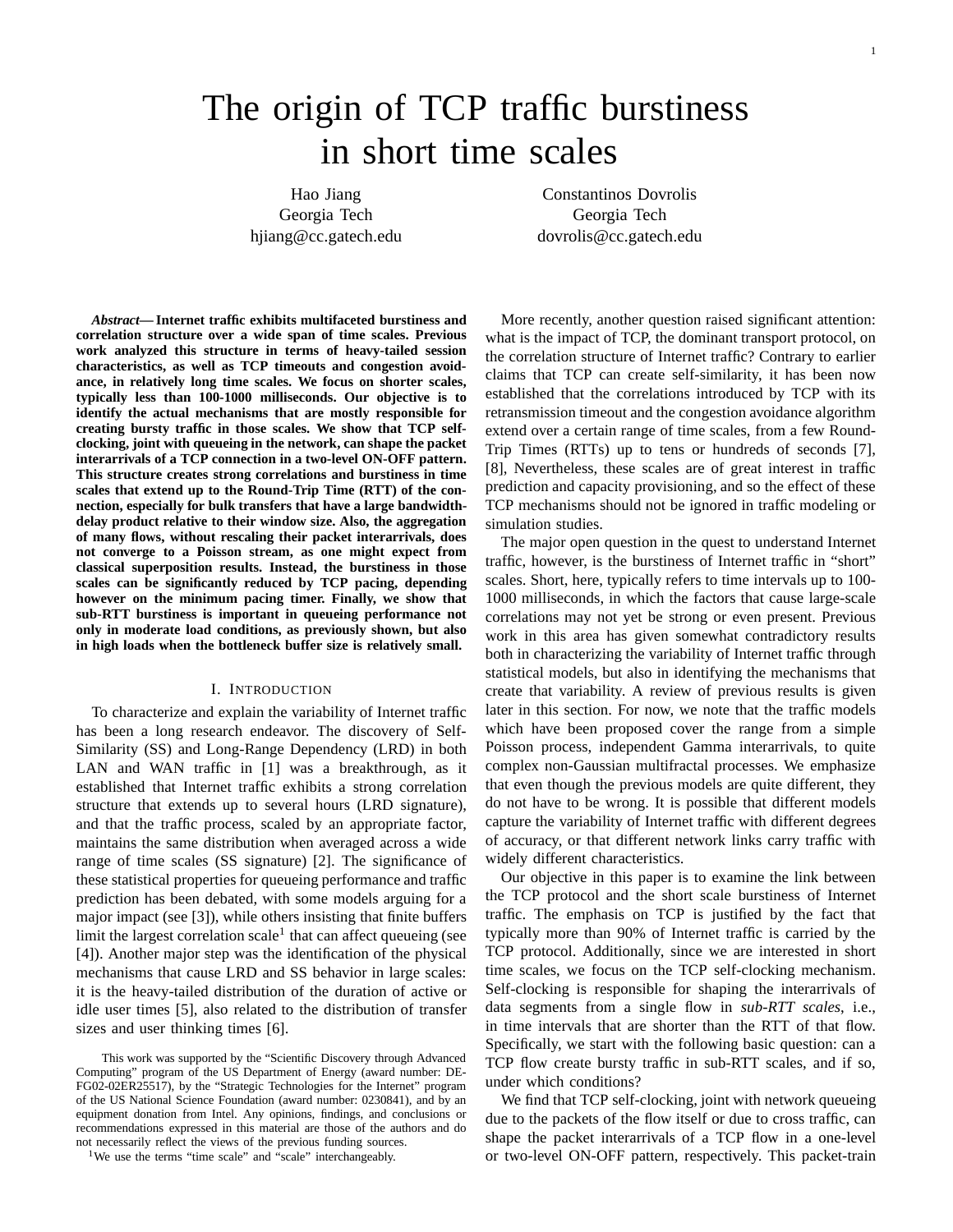structure creates strong correlations and burstiness in the sub-RTT scales, especially in the case of bulk transfers that have a large bandwidth-delay product relative to their window size. Such flows can build up a large window, due to their size. Additionally, if their bandwidth-delay product is quite larger than their window, they tend to transmit their packets in bursts, or clusters of bursts.

We also show that the aggregation of many flows, without rescaling their packet interarrivals, does not converge to a Poisson stream, as one might expect from classical superposition results. Instead, the correlation structure of individual flows can shape the correlation structure of the aggregate stream, independent of how many flows are multiplexed together. Looking for ways to reduce the burstiness of Internet traffic in short scales, we show that ideal TCP pacing at the sources is very effective. Instead of only examining ideal pacing, however, we also consider the presence of a minimum pacing timer and show that that timer would have to be in the order of 1ms for pacing to be effective in practice.

Finally, we show that sub-RTT burstiness is important in queueing performance. Previous work showed, using infinitely long buffers, that short time scale burstiness is only important in moderate utilizations, while the presence of LRD dominates queueing performance in heavy utilizations. Extending that work, we show that short time scale variability is also important in heavy loads as long as the bottleneck buffer size is relatively short.

We should note that the objective of this work is not to propose a new traffic model for the short time scale burstiness of Internet traffic. Also, we do not claim that TCP self-clocking is the only mechanism that can create such burstiness. Our results can help, however, to explain the results of previous measurement studies in terms of the characteristics of the TCP flows that were dominant in the corresponding packet traces.

**Previous work in short scale effects***:* [9] was one of the first papers to focus on short time scales, and also to use wavelet-based multiresolution analysis to characterize the *scaling behavior* (a special type of correlation structure) of Internet traffic. [10] provided empirical evidence that WAN traffic can be modeled using a *multifractal model*, similar to that developed in [11]. More recent work, however, argues that the traffic at a tier-1 ISP is well modeled as monofractal, rather than multifractal [12]. This discrepancy is probably due to differences in the marginal distribution of the traffic used by the two studies: if the marginal distribution is Gaussian, which is often the case with traces from WAN links, the process can only exhibit monofractal scaling [13].

[14] showed that scaling in short time scales is related to the TCP closed-loop flow control, and argued that the cutoff between short and long scale behavior is, roughly, the RTT of the TCP transfers. [14] identified *ACK compression* [15], [16], which is a specific case of TCP self-clocking failure, as a primary suspect for the scaling behavior observed in short time scales. Our work provides extends the results of [14], explaining why the RTT is a natural boundary between short and long scale correlations, and showing the conditions under which self-clocking produces bursty traffic in sub-RTT scales.

[17] established that the short scale burstiness does not

depend on the TCP flow arrival process. Additionally, in not heavily loaded networks, correlations across different flows do not affect the short scale burstiness either. In a follow-up work, [18] showed that the the correlation structure of aggregate traffic can be captured by a Poisson cluster process in which the packet interarrivals within individual clusters of each flow follow an overdispersed Gamma distribution, while the flow volumes are heavy-tailed.

[12] introduced the concept of "dense flows" i.e., flows with bursts of densely clustered packets, and showed that dense flows create short time scale burstiness. Our work explains the presence of dense flows based on TCP selfclocking. [19] showed that short time scale burstiness can have a significant impact on queueing performance, especially in moderate utilizations, while correlations in coarser scales are more important in heavy utilizations. It should be emphasized however that [19] considers an infinite-buffer queueing system, which tends to overemphasize the importance of correlations in large scales (LRD).

[20] proposed an interesting classification of traffic in *alpha* and *beta* flows. The former are large transfers over highcapacity links and produce bursty traffic in short time scales, while the latter are are mostly low-throughput or short transfers and they produce Gaussian and LRD traffic. [21] identified nine ways in which a TCP or UDP source can send long backto-back packets (referred to as "source-level bursts"), causing significant correlations in short scales. Those reasons include UDP message segmentation, TCP slow start, lost ACKs, and others. A queueing model that models TCP source-level bursts with a Markovian batch arrival process was recently proposed in [22].

[23] showed that Web flows, which are relatively short compared to bulk transfers, produce a linear relation between the mean and the variance of the traffic process in the 100ms time scale. Such a linear relation is characteristic of a Poisson process, but only for the given scale. In an extension of the previous work, [24] showed that the variance-mean relation depends on the network load and on the time scales of interest, and that a general characterization of the traffic as "Poissonlike" would not be accurate.

More recently, [25] argues that network traffic today can be well represented by the Poisson model in sub-second scales. The authors explain their findings based on a certain interpretation of a classical result from the theory of point processes, namely that, as the number of multiplexed flows increases, the aggregate traffic process tends to a Poisson process [26]. A similar claim has been made in [27], but for the case that the traffic load increases as the number of multiplexed flows increases.

**Paper overview***:* Section II gives a brief background on wavelet-based multiresolution analysis, and it defines what we mean by *burstiness* at a particular time scale more precisely. Section III shows that TCP self-clocking and network queueing can create a one-level or two-level ON-OFF structure in the packet interarrivals of a TCP flow, under a certain condition, in sub-RTT scales. Section IV explains that flow aggregation cannot make the traffic uncorrelated, if the constituent flows have a correlation structure. Section V serves as a case-study,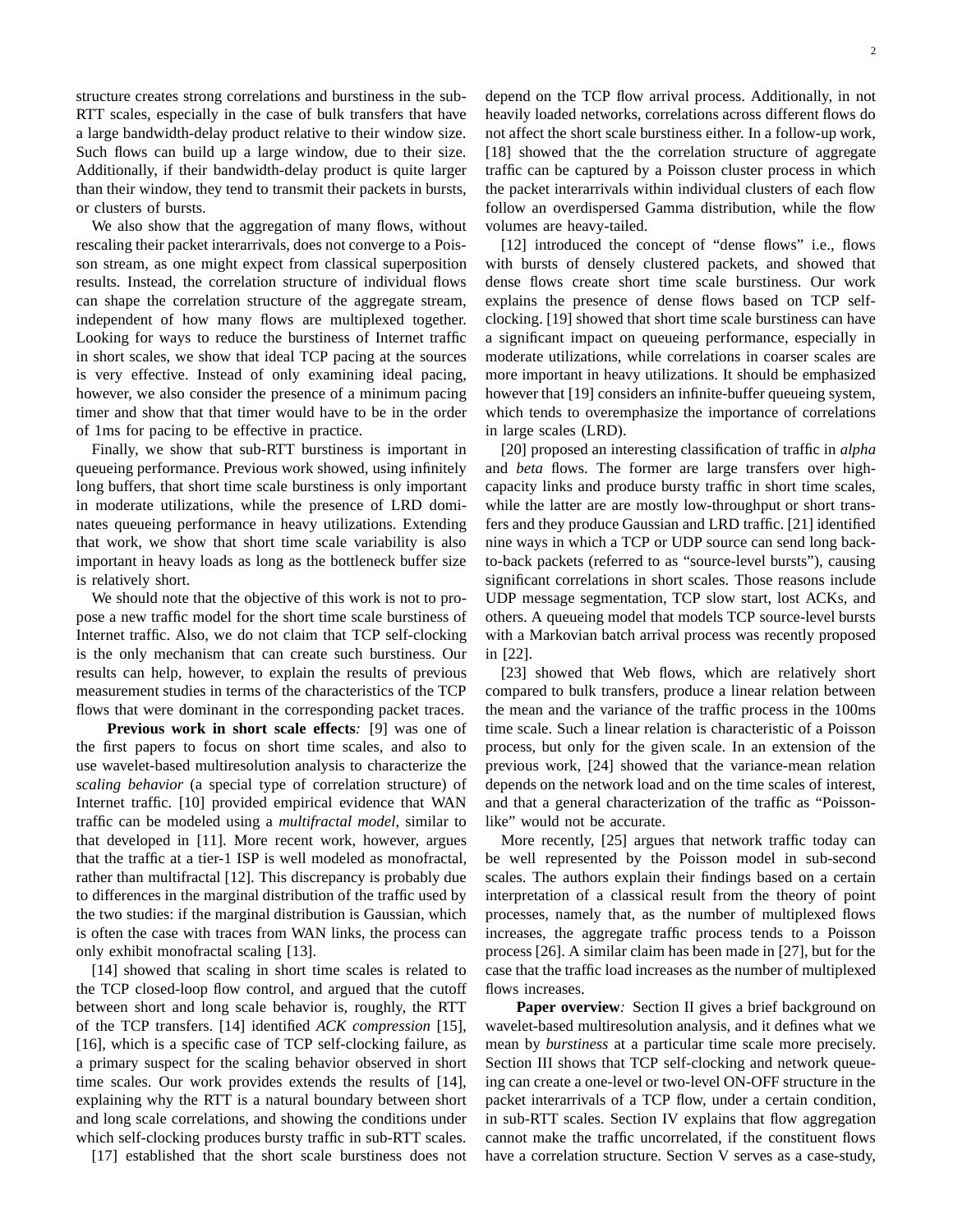in which we analyze an OC-48 trace and identify the flows that shape the sub-RTT burstiness of the aggregate stream. Section VI examines the effect of pacing, as a practical way to make TCP traffic smoother at the sources. Finally, Section VII evaluates the impact of short scale burstiness in the delay and loss rate performance of a finite-buffer queue. We conclude in Section VIII.

## II. ENERGY PLOTS AND BURSTINESS

In this section, we describe a statistical tool that we use throughout the paper to analyze the burstiness of a traffic process in a range of time scales. This tool is based on *waveletbased MultiResolution Analysis (MRA)*, and it was developed by Abry and Veitch [28], [29]. The traffic process at a network link can be described as a time series of packet arrival times and sizes. More commonly, a traffic process is described as a sequence of counts that measure the amount of bytes appearing at the link in successive and non-overlapping intervals of a certain duration. Specifically, the *counting process* at a time scale  $T_j = 2^j T_0$  ( $j = 0, 1, ...$ ) is a time series  $X_j = \{X_{j,0}, X_{j,1}, ... \}$ , with  $X_{j,k}$  the amount of bytes in the k'th interval  $t_{j,k}$  of duration  $T_j$ . The scale  $T_0$  is our *reference time scale*, and it corresponds to the minimum interval in which counts are measured.

Informally, the term "burstiness" refers to the statistical variability of the traffic process at a given scale  $T_j$ . High variability in  $X_i$  implies a more fluctuating traffic load, when the latter is measured at scale  $T_j$ . Since there is no particular scale that we should be only interested in, the variability of  $X_i$  is typically measured and analyzed in a wide range of time scales. Even though a number of statistical techniques can be used for measuring the variability of a traffic process, such as the Index of Dispersion for Counts, Index of Dispersion for Intervals, or the Power Spectral Density, we prefer to use wavelet-based MRA energy plots, produced with [29], following a number of previous studies in this area that adopted the same technique.

An MRA energy plot shows the variance of the wavelet coefficients of the traffic process  $X_j$  as a function of the scale index  $j$ . An important assumption is that  $X_j$  is *covariance stationary*, meaning that, for a given j, the mean of  $X_j$ is constant and the covariance between any  $X_{j,k}$  and  $X_{j,k'}$ only depends on  $|k - k'|$ . In the following, we limit the presentation in the special case of *Haar wavelets*. The Haar wavelet coefficients  $W_{j,k}$  at a scale j are defined as

$$
W_{j,k} = 2^{-j/2}(X_{j-1,2k} - X_{j-1,2k+1})
$$
 (1)

The *energy*  $\mathcal{E}_j$  at scale j is then defined as the variance of the coefficients  $W_{j,k}$ ,

$$
\mathcal{E}_j = \text{Var}[W_{j,k}] = 2^{-j} E[(X_{j-1,2k} - X_{j-1,2k+1})^2]
$$
 (2)

or,

$$
\mathcal{E}_j = 2^{-j} \text{Var}[\Delta X_{j-1,k}] \tag{3}
$$

where  $\Delta X_{j-1,k} = X_{j-1,2k} - X_{j-1,2k+1}$  (with  $E[\Delta X_{j-1,k}] = 0$ ). Equation (3) gives an interpretation of the energy  $\mathcal{E}_i$  at scale j: it is the variance of the traffic variation  $\Delta X_{j-1,k}$  at scale  $j-1$ , scaled by the factor  $2^{-j}$ . A more common interpretation, related to the power spectral density of the time series  $X_{i,k}$ , can be found in [28].

In practice, the energy  $\mathcal{E}_i$  is estimated from a finite time series as

$$
\mathcal{E}_j \approx 2^{-j} \frac{\sum_{k=1}^{N_j} (\Delta X_{j-1,k})^2}{N_j} \tag{4}
$$

where  $N_j$  is the number of wavelet coefficients at scale j. An *energy plot*, like that of Figure 1, shows the base-2 logarithm of  $\mathcal{E}_j$  as a function of j. Note that the top of the graph shows the time scale  $T_{j-1}$  (in milliseconds), while the corresponding scale at the x-axis is  $j$ . The reason for this mismatch is that  $\mathcal{E}_j$  is determined by the terms  $\Delta X_{j-1,k}$  at the previous scale  $T_{i-1}$ .

The MRA signature of a *Poisson process* (independent exponential interarrivals) is that its energy plot is a horizontal line. This can be easily proven as follows. Due to the memoryless property of the exponential distribution, the process  $X_j$  is independent at any scale  $j$ , and so

$$
\text{Var}[\Delta X_{j-1,k}] = 2 \text{Var}[X_{j-1}] = 2^j \text{Var}[X_0]
$$

where  $Var[X_0] = \lambda T_0$  is the variance of a Poisson process with rate  $\lambda$  at a time scale  $T_0$ . So, the energy of  $X_j$  at any scale j is

$$
\mathcal{E}_j = 2^{-j} 2^j \text{Var}[X_0] = \lambda T_0
$$

meaning that *the energy plot of a Poisson process is a horizontal line at*  $log_2(\lambda T_0)$ .

The Poisson process plays a major role in this paper, providing a reference point for the burstiness of other traffic processes. Since, traditionally, the Poisson process has been considered as a benign traffic model in terms of queueing performance, we say that *a traffic process*  $X_j$  *is bursty at scale j* if the energy of  $X_j$  is higher than the energy of a Poisson process with the same average rate. Otherwise, we say that  $X_i$  *is smooth at scale j.* 

A reader that is familiar with previous MRA studies will notice that we use energy plots in a different manner than [28]. Specifically, most previous works focused on the *scaling behavior* of the traffic process, which is characterized by the slope of  $\mathcal{E}_i$  in a range of time scales. We focus, instead, *on the burstiness of the traffic process relative to a Poisson process of the same average rate, in different time scales*. Consequently, we are interested in the absolute magnitude of  $\mathcal{E}_i$ , rather than in its local slope. The reason we focus on burstiness relative to Poisson traffic, rather than on scaling behavior, is that the former is clearly linked to the well-known statistical and queueing characteristics of Poisson processes. Furthermore, a traffic process may exhibit local scaling behavior, or more generally it may have a strong correlation structure in a range of scales, but without being bursty (i.e., without being burstier than the Poisson process). For example, a periodic process is strongly correlated, but at the same time it is the smoothest among all traffic models.

In the following, we show some energy plots for various synthetic traffic processes. Out objective is, first, to provide insight in the interpretation of MRA plots, and second, to show the energy plots for some models that we use later in the paper. Figure 1 shows the energy plots for three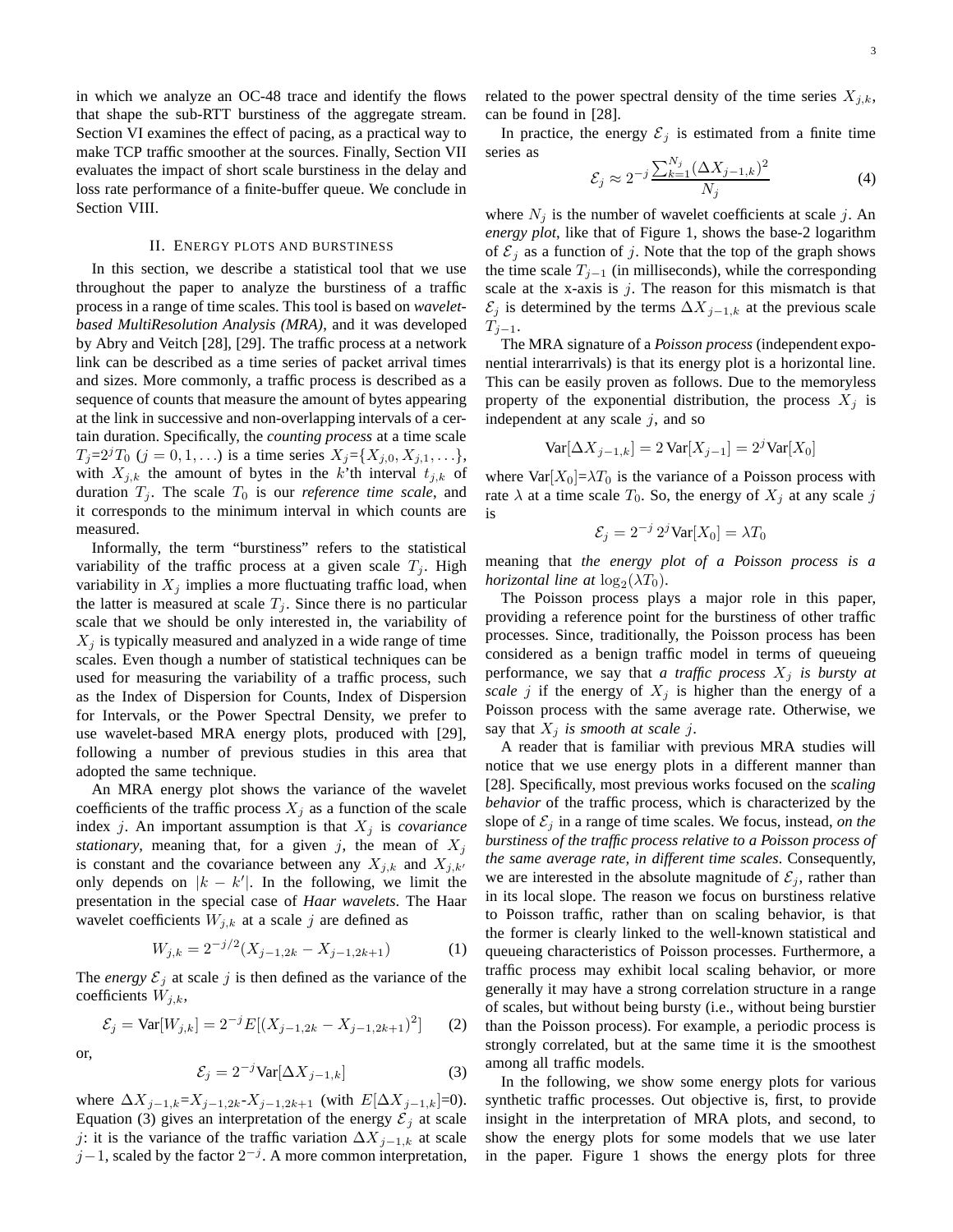

Fig. 1. Energy plots for Exponential, Gamma, and Uniform interarrivals.



Fig. 2. Energy plots for Periodic and Pseudo-exponential interarrivals.

renewal processes (i.e., independent and identically distributed interarrivals). The corresponding interarrival distributions are Exponential, Gamma, and Uniform. All three distributions have the same average interarrival (50ms), while the reference scale is  $T_0=25$ ms. Because the average rate is the same in all three processes, they would asymptotically have the same energy at scale  $T_0$  if the latter would tend to zero (in infinitesimal time scales all point processes with the same rate look the same).

Note that even if the interarrivals are independent, the counting process  $X_i$  can be correlated [30]. Then, the variance Var $[\Delta X_{j-1,k}]$  can increase faster than  $2^j$  due to positive correlations between  $X_{j-1,2k}$  and  $X_{j-1,2k+1}$ . For example, Figure 1 shows the energy plot of independent Gamma interarrivals with shape parameter  $c=1/4$ . Notice that this process is bursty, in the sense that it has a higher energy than the Poisson process in all scales.

On the other hand, Figure 1 also shows the case of Uniform interarrivals in a range [L,U], with  $L=30$ ms and  $U=70$ ms. The lower and upper bounds on the interarrivals limit the minimum and maximum number of arrivals, and thus the variability of  $X_i$ , in any scale  $T_i > L$ . This explains why the energy of  $X_i$ is lower than the energy of the corresponding Poisson process, making the Uniform process smooth in time scales larger than L. It is also easy to see that the energy difference between the Uniform and Poisson processes increases as the range  $U-L$ decreases.

Reducing the range of the uniform distribution to  $[T-\epsilon, T+$  $\epsilon$ , where  $\epsilon$  is very small compared to T, leads to a practically periodic process with period  $T$ . The energy of a periodic process becomes zero theoretically (and its logarithm drops to



Fig. 3. Energy plots for two packet train models.

 $-\infty$ ) at the scale that corresponds to T, because  $\Delta X_{j-1,k}=0$ for all k at that scale. This is shown in Figure 2 with  $T=50$ ms. The periodic model can be viewed as the smoothest traffic process, as it has the minimum possible energy after scale T.

Later in the paper, we consider a periodic source that sends W packets in each time interval of length  $T$ , with the  $W$ packets randomly distributed within that interval. One way to model this source is to generate  $W$  independent exponential random numbers  $(r_1, r_2, \ldots r_W)$  with mean  $T/W$ , and then scale them up or down by a certain factor  $c$  so that their sum is equal to T. We refer to this process as *Pseudo-Exponential* with parameters  $(W, T)$ . Figure 2 shows the energy plot of a Pseudo-Exponential process with  $W=8$  and T=400ms. As expected, the energy drops dramatically after the time scale  $T$ , due to the corresponding periodicity. In lower scales, the traffic is almost as bursty as the Poisson process, but with a slightly lower energy due to the variability reduction imposed by the constraint  $\sum_{i=1}^{W} cr_i = T$ .

Another traffic process that we use extensively in the rest of the paper is the *packet train* model [31]. In that model, an *ON-period* consists of W packets that arrive with a constant interarrival  $\tau_o$ , causing a burst of duration  $W\tau_o$ . After every burst, an *OFF-period* follows, which is exponentially distributed with mean  $\tau_f$ . The average rate of the process is  $W/(W\tau_o+\tau_f)$  packets per second. Figure 3 shows the energy plot for two packet train models with  $(W, \tau_o, \tau_f)$  set to  $(8, \tau_o)$ 100ms, 300ms) and (32, 400ms, 1200ms), respectively. The following facts can be easily for the packet train model directly through (2). First, the packet train model has a periodicity at  $\tau_o$ , which becomes stronger as W increases, causing an energy drop at the corresponding scale. Then, the energy increases from  $\tau_o$  to  $W\tau_o$  with a slope of 2.0. The energy in time scales larger than  $W_{\tau_o}$  remains constant, and higher than the energy of the corresponding Poisson process, meaning that the packet train model generates bursty traffic in those scales. Also, for a given average rate, the energy in time scales larger than  $W\tau_o$ increases with the train length  $W$  due to the presence of longer bursts.

## III. A SUB-RTT MODEL OF TCP SELF-CLOCKING

The operation of a TCP sender in sub-RTT scales, namely the transmission of a given window worth of data during each round-trip, is largely determined by the self-clocking mechanism. According to self-clocking, TCP should typically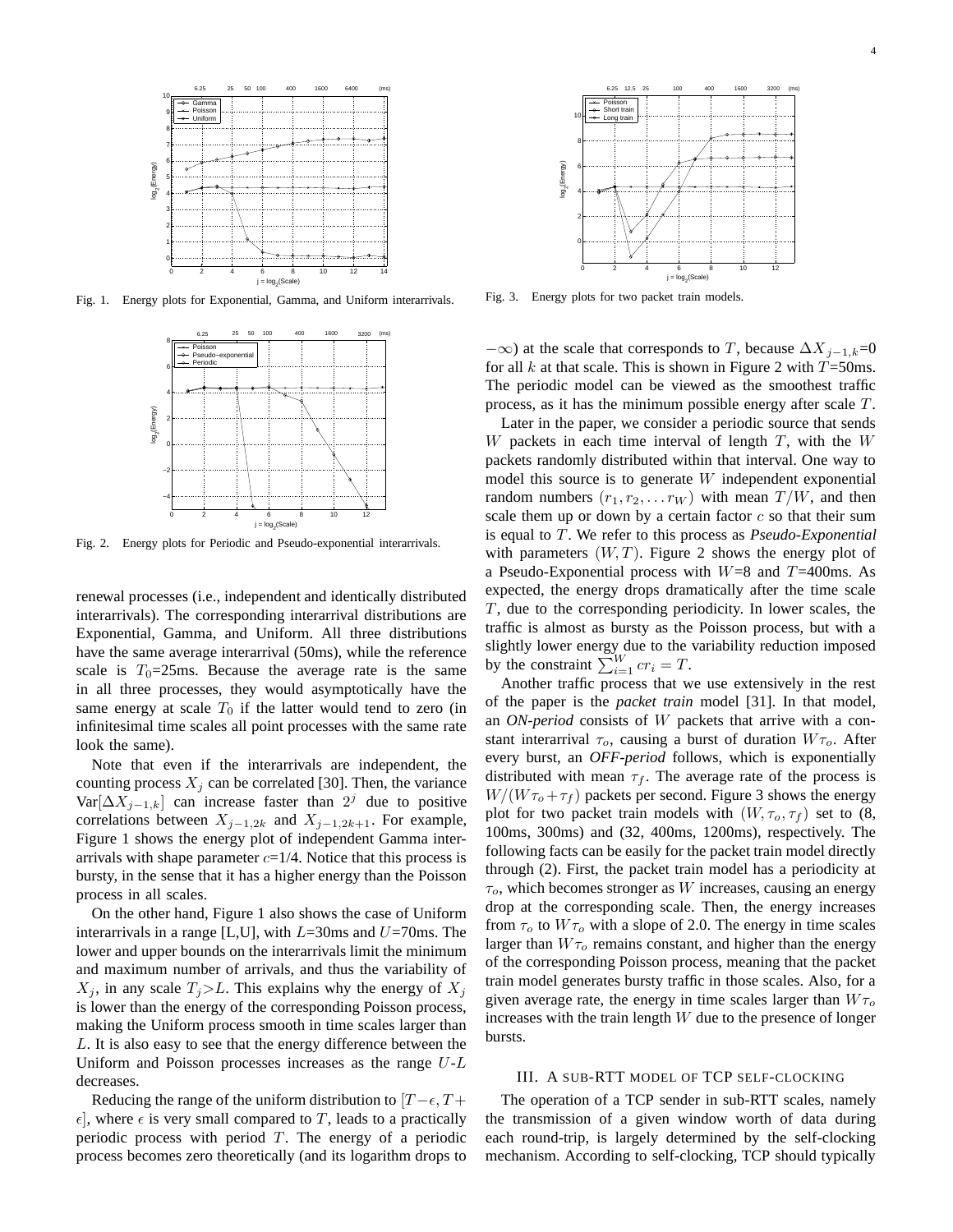send a new packet whenever it receives a new ACK [32]. In the case of Delayed-ACKs, which is the norm today, an ACK is generated for every second received packet, and so the sender usually generates a packet pair for every received ACK<sup>2</sup>. An important implication of self-clocking is that the sender does not need to schedule packet departures based on a timer; packets are transmitted on an event basis, as ACKs arrive from the receiver. The timing of ACKs, however, is determined by a number of effects, including queueing of the data packets in the forward path, random delays at the receiver, as well as queueing of the ACKs in the reverse path. Consequently, the sender has no direct control on the timing of packet departures, and so, under certain conditions, it can send a large number of packets at a rate that is much higher than the flow's average throughput.

In this section, we present a simple model of self-clocking that explains how a TCP sender can be trapped into a state of sending long packet trains at the full capacity of the forward path. The model will be presented incrementally in two parts: first, ignoring any cross traffic in the forward path, and second considering such traffic. We make several simplifying assumptions: ACKs are not affected by queueing in the reverse path, there is only a single queueing point in the forward path (single bottleneck), and the sender and receiver do not introduce delays in the transmission of data packets and ACKs, respectively. Even with these assumptions, however, we show with MRA energy plots that the burstiness of the traffic generated by our model is quite similar to the burstiness of real TCP flows in sub-RTT scales. Consequently, the effects that we ignore with the previous assumptions may be of secondary importance compared to the effect of forward path queueing on self-clocking.

## *A. Self-clocking without cross traffic*

Consider a TCP flow with a minimum RTT T seconds. The capacity of the bottleneck link  $\beta$  at the forward path is  $C$ bytes/sec. The *bandwidth-delay product* of the flow is defined as  $CT$  bytes. The flow's RTT is larger than T when a queue builds up at  $\beta$ . Suppose that all data packets have a size of L bytes. We initially ignore the effect of Delayed-ACKs; it is easy to modify the model later so that it considers Delayed-ACKs.

Since there is no cross traffic, an initial window of  $W_0$  packets sent back-to-back will arrive at the receiver periodically, with a *dispersion* (i.e., time-spacing)  $\tau = L/C$  between any two successive packets. The receiver will respond to each packet with an ACK, sent with the same dispersion  $\tau$ . T seconds after the sender had sent its first packet, it will receive the first ACK and it will start sending the packets of the second round-trip, with a larger window size  $W_1$ . This process will repeat in the following round-trips, until the flow reaches the maximum window allowed by the socket buffers, or until it experiences a congestion event or timeout. The key point, however, is that during each round-trip the TCP sender sends





Fig. 4. Packet interarrivals for a TCP flow during a particular round-trip. Three cases are shown depending on whether  $W L < C T$ , and on whether there is cross traffic in the flow's bottleneck.



Fig. 5. Energy plot for TCP self-clocking model without cross traffic.

its current window  $W_k$  with a dispersion  $\tau$  between successive packets, i.e., at the full capacity  $C$  of the forward path. With Delayed-ACKs, an ACK is generated in every  $2\tau$  seconds, but the dispersion between successive data packets of the same round-trip is still  $\tau$  because an ACK releases two back-to-back packets in that case.

Suppose now that, during a particular round-trip, the flow has a send-window of W packets. Based on the previous timing analysis, we know that the sender transmits the W packets with a period  $\tau$  at the start of the round-trip. If  $W\tau \geq T$ , the flow saturates the path achieving the maximum possible throughput C, and the effective RTT increases to  $WL/C$ . In that case, the traffic process is periodic with period  $L/C$ , as shown in Figure 4-a, and the energy plot becomes as in Figure 2. So, when the window of a TCP flow (in bytes) is larger than the flow's bandwidth-delay product, i.e., when  $WL \geq CT$ , the traffic that TCP generates is extremely smooth.

On the other hand, it is easy to see that if  $W\tau < T$ , the traffic process follows the packet train model of §II. Specifically, TCP generates a packet train in every round-trip with a length of  $W$ packets, dispersion  $\tau_o = \tau = L/C$  during the train, and with an idle time  $\tau_f=T-W\tau$  between trains. The time-pattern of this traffic process is shown in Figure 4-b. Notice that TCP does *not* distribute its window throughout the RTT. Instead, when

 $2$ There are several deviations from this behavior, including congestion window increases, idle times when the application has no data to send, and retransmission timeouts.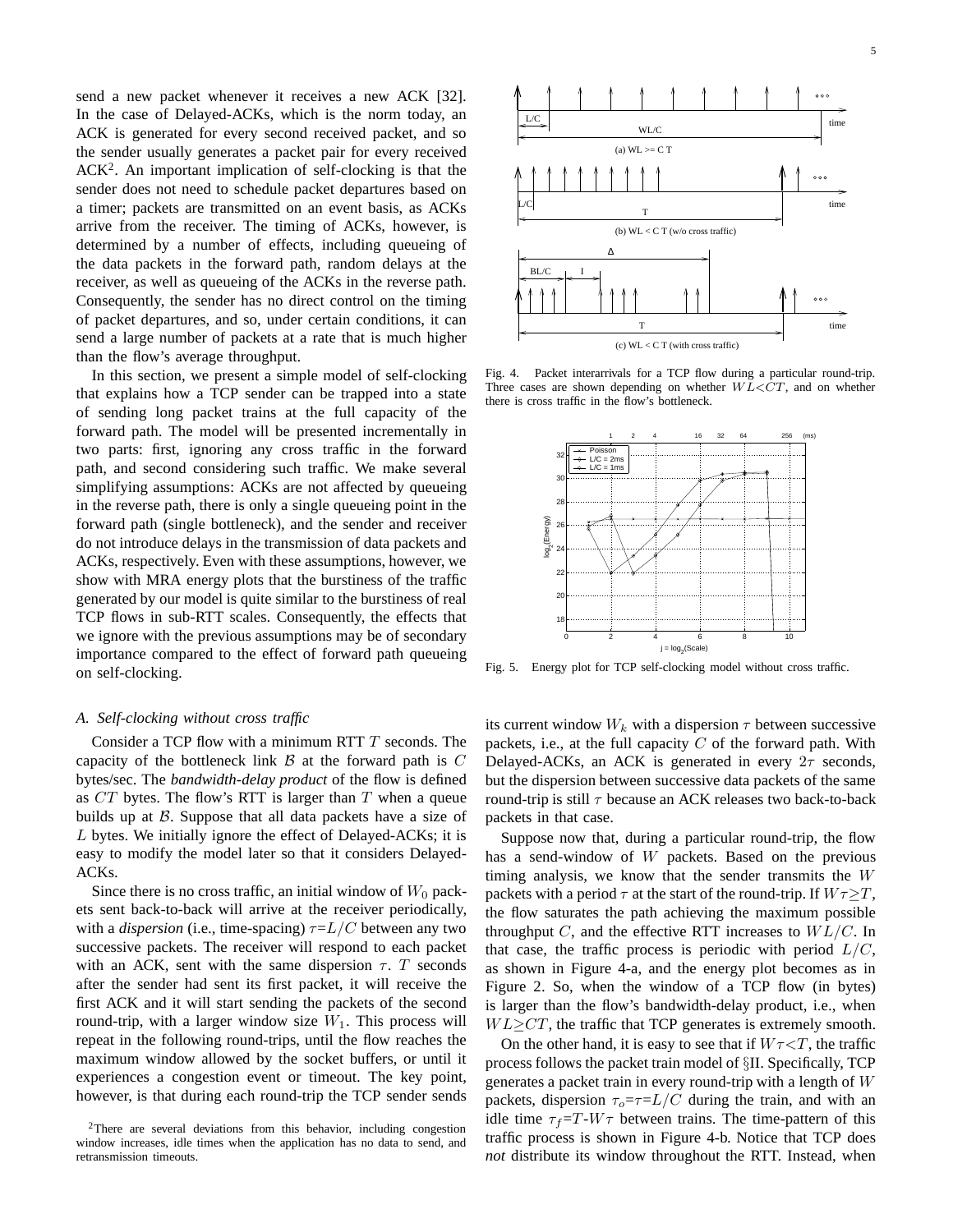there is no cross traffic, the entire window appears back-toback at the full capacity  $C$  of the forward path in the start of the corresponding round-trip, creating a one-level ON/OFF packet structure.

Figure 5 shows the energy plot of the previous model for  $T=256$ ms,  $W=16$  packets,  $L=1250$  bytes, and for two values of  $\tau$ : 1ms (C=10Mbps), and 2ms (C=5Mbps). Note that  $W\tau$  is 16ms or 32ms, which is less than  $T$  in both cases. The energy plot of a Poisson process with the same average rate  $WL/T$ is also shown for comparison. The major observation in these energy plots is that *if the TCP window (in bytes) is less than the flow's bandwidth-delay product, TCP generates bursty traffic in the sub-RTT scales that extend between approximately* WL/C *and* T*.*

Also note that for given  $T$ ,  $W$ , and  $L$ , and thus for a given average rate  $WL/T$ , the range of scales in which the traffic is bursty increases with C. This implies that *if the capacity of a path increases, but with a constant TCP average throughput, the source creates more bursty traffic in sub-RTT scales*. Finally, the energy drop at scale 10 corresponds to the RTT  $T$  and is due to the periodicity of the model at that scale.

#### *B. Self-clocking with cross traffic*

In the general case, the bottleneck  $\beta$  may also carry some cross traffic. We assume that the TCP source shares the capacity  $C$  of  $\beta$  with cross traffic in a First-Come First-Served (FCFS) manner. Suppose that the TCP source sends a number N packets with a transmission rate  $C_s > C$ . Let  $P_i$ be the *i*'th TCP packet, and  $a_i$  be its arrival time at  $\beta$ , with  $a_{i+1} - a_i = L/C_s$  (i=1...  $N - 1$ ). If there are no cross traffic packets arriving between  $a_i$  and  $a_{i+1}$ , the packets  $P_i$  and  $P_{i+1}$ will depart B with dispersion  $L/C$ . Otherwise, the packets  $P_i$ and  $P_{i+1}$  will depart with a smaller rate than C, i.e., a larger dispersion than  $L/C$ .

Furthermore, suppose that in a particular round-trip the window is  $W$  packets and the RTT is  $T$  seconds. Due to the presence of cross traffic, the window  $W$  can be "segmented", in the general case, in a number  $K \geq 1$  of bursts of rate C and length  $B_i$ , with  $\sum_{i=1}^{K} B_i = W$ , as shown in Figure 4-c. The off-period between two successive bursts is  $I_i$ , while the total dispersion of the window, i.e., the time distance between the first and last packets of the window, is  $\Delta$ . Note that this structure is a two-level ON/OFF pattern. At the lower level, each ON duration consists of a bursts of  $B_i$  packets sent at the full capacity of the forward path  $C$ . At the higher level, the ON duration consists of a cluster of bursts, totally  $W$  packets long, with duration  $WL/C < \Delta < T$ .

To construct a sub-RTT model of TCP packet interarrivals that follows the two-level ON/OFF structure, we need to characterize the distribution of  $\Delta$ , and of each  $B_i$  and  $I_i$ . Attempting to create a relatively simple model, with as few parameters as possible, we will simply assume that  $\Delta$  is constant, the burst lengths  $B_i$  are geometric random variables, and the  $K-1$  idle times  $I_i$  are pseudo-exponential.

Specifically, the burst length  $B_i$  follows the geometric distribution when the probability of cross traffic arrivals in any interval of length  $a_{i+1} - a_i = L/C_s$  is constant, say equal



Fig. 6. Energy plot for TCP self-clocking model with cross traffic.

to p, independent of i. The average burst length then is  $B=1/p$ . The sum of the burst lengths during an RTT should be limited by W, and so the last burst length  $B_K$  during an RTT follows a truncated geometric distribution with maximum length W if K=1, and  $W-(B_1 + \dots B_{K-1})$  if  $K>1$ . Given  $\Delta$  and  $K$ , the idle times  $I_i$  between successive bursts are modeled as pseudo-exponential with parameters ( $K$ -1,  $\Delta$  -  $\frac{WL}{C}$ ) (see §II).

Notice that the previous model involves six parameters: W, T, L, C,  $\Delta$  and  $\overline{B}$ ; the remaining model variables can be determined from these parameters. Figure 6 shows the energy plot that results from the previous model for  $W=16$ packets, T=1228ms, L=1500 bytes, C=10Mbps,  $\Delta$ =128ms, and  $\overline{B}=2$  packets. Note that the energy increases in two regions, corresponding to the two ON/OFF patterns: first, between  $L/C$  and  $BL/C$ , and second, between  $BL/C + \bar{I}$ and  $\Delta$ . Overall, the process is bursty in almost the entire range of sub-RTT time scales. Figure 6 also shows the energy plot for the corresponding one-level ON/OFF train model, with the same average rate  $WL/T$ , that would result without cross traffic. Notice that the two models show different degrees of burstiness in different time scales. The one-level ON/OFF model is burstier at the higher end of sub-RTT scales because its packet trains are not segmented into smaller clusters.

#### *C. Examples of sub-RTT TCP burstiness*

To validate the previous model, we compare the energy plots of several long TCP flows with the energy plots that the previous model produces, when parameterized based on the characteristics of the corresponding TCP flows. Specifically, given a packet trace of a long TCP flow, we estimate its RTT T and forward path capacity C as described in  $\S V$ , while L is simply set to the Maximum Segment Size. Then, we split the flow in successive round-trips of length  $T$ , resulting in a sequence of windows from which we estimate  $W$  as the 75th percentile window measurement. The average burst length  $\overline{B}$  and the total dispersion  $\Delta$  are similarly estimated from the trace, based on the median of all the burst and dispersion measurements, respectively.

Figure 7 shows the trace-based and model-based energy plots for four large TCP transfers that we picked randomly from an OC-48 packet trace (more details for the trace are given in §V). The six parameters for each flow are also shown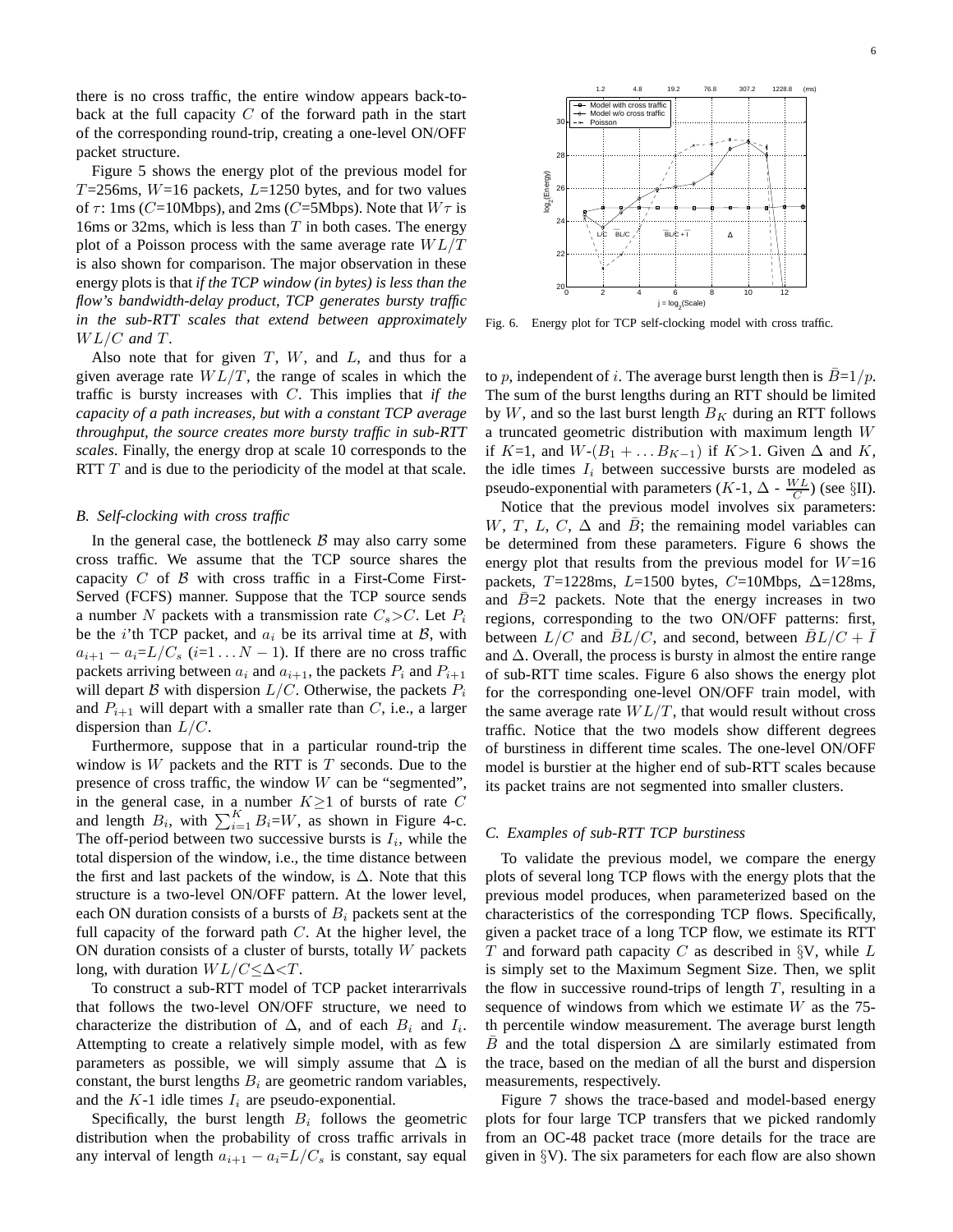

Fig. 7. Trace-based and model-based energy plots for four large TCP transfers

in the graphs. The vertical bars at the energy plot of the TCP traces are confidence intervals for the wavelet-based energy estimates. Clearly, the match between the model and the real traffic is not perfect. One possible reason for the differences between traces and model is that the previous model assumes the same window length in every round-trip, and so it only captures the correlations between packet arrivals within the same round-trip; correlations between different round-trips, however, can also exist. After analyzing many TCP traces, we are convinced that it is very hard to model the correlation structure of TCP in sub-RTT scales in a parsimonious way. Nevertheless, the previous model is a good approximation, as it is able to capture the basic shape of the energy plot of real TCP flows in sub-RTT scales.

## IV. THE EFFECTS OF AGGREGATION

In the previous section, we showed that a single TCP flow can be bursty in sub-RTT scales, due to the strong correlations introduced by self-clocking. What happens, however, when we multiplex  $N$  TCP flows in the same link? How does the burstiness of the aggregate flow relate to the burstiness of its constituents? Would the "intermingling" of packets from different flows mitigate the correlations between packets of individual flows?

Consider the *superposition*, or aggregation, of N independent TCP flows. Each flow follows the sub-RTT model of the previous section, determined by the six parameters  $(W, T, L,$  $C, \Delta, B$ ). Suppose we have two types of flows. A Type-1 flow has W=16pkts, T=256ms, L=1250B, C=10Mbps,  $\Delta$ =16ms,  $B=16$  pkts, and so it tends to send the entire window as a

single burst of rate  $C$ . A Type-2 flow has the same  $T$ ,  $L$ , and C, while W=64pkts,  $\Delta$ =64ms, B=64pkts, and so its average rate is four times larger than that of a Type-1 flow.

Suppose that we aggregate flows with different sub-RTT burstiness, but with the same average rate. That would be the case, for instance, if we aggregate four Type-1 flows with one Type-2 flow. The energy plots of the aggregate stream and of the constituent flows are shown in Figure 8-a. Note that the energy plot of the aggregate follows the energy plot of the four Type-1 flows up to scale 7, and of the Type-2 flow in larger scales. In general, when we aggregate flows with different burstiness but equal rates, *the burstiness of the aggregate flow at a given scale is determined by the the constituent flows with the maximum burstiness at that scale*.

On the other hand, it is hard to predict the burstiness of the aggregate flow when the constituents have different rates. A general observation, however, is that *flows with a minor contribution in the aggregate throughput also have a minor contribution in the burstiness of the aggregate stream*. For instance, suppose that we aggregate 32 Type-1 flows with one Type-2 flow. The latter accounts for only 11.1% of the aggregate flow's throughput. The energy plots of the aggregate flow and of its constituents' are shown in Figure 8-b. Notice that the energy plot of the aggregate follows the energy plot of the Type-1 flows, while the presence of the Type-2 flow has a minor impact on the burstiness of the aggregate.

The last observation has an important practical implication: *when analyzing the burstiness of aggregate traffic, we can ignore constituent flows that only account for a small part of the whole, and focus on the larger flows only.* Several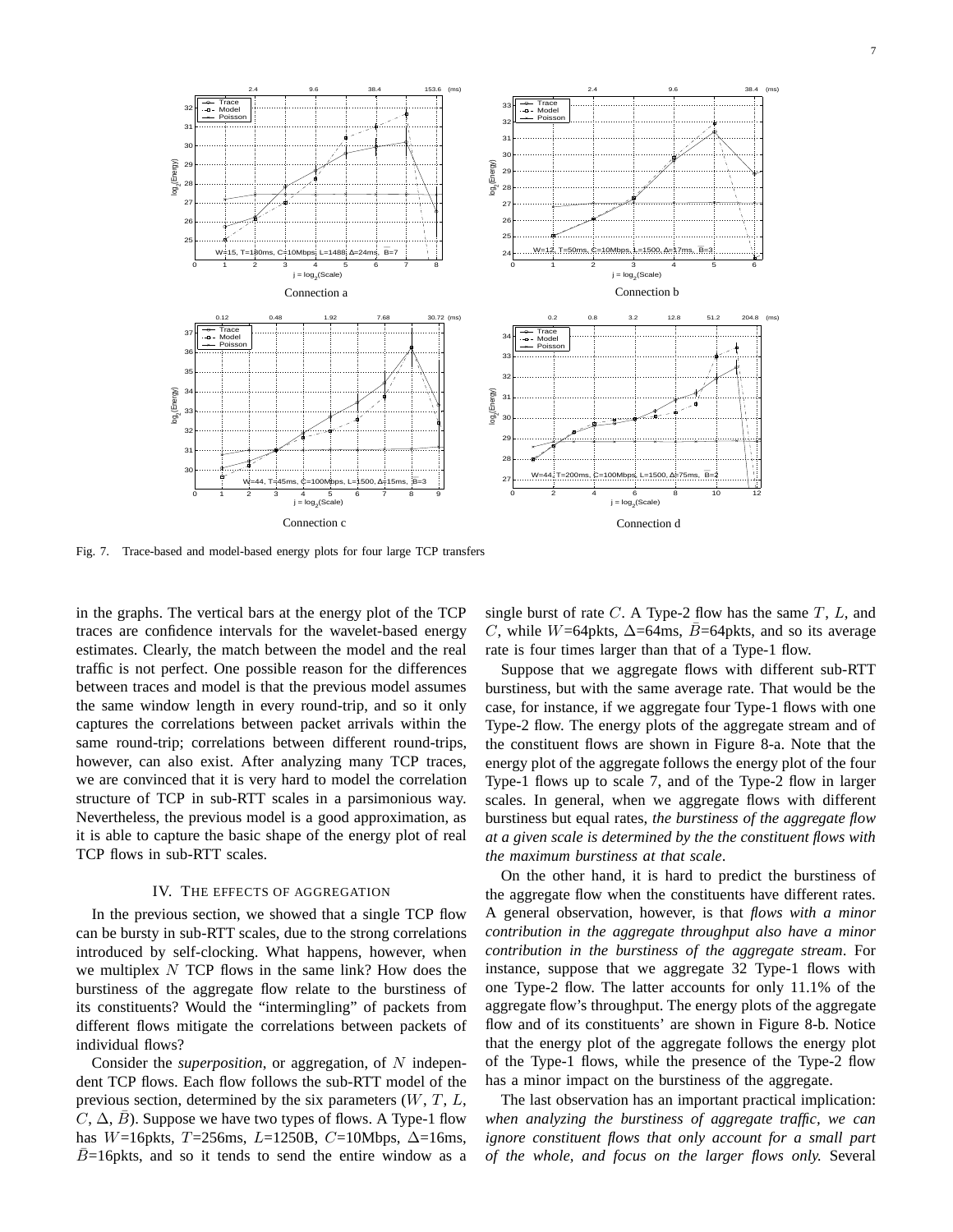

Fig. 8. Energy plots for aggregation experiments

measurement studies have shown that typically 80-90% of the traffic are carried by a small fraction (about 10%) of the flows. Consequently, it is reasonable to expect that the burstiness of these larger flows determines the burstiness of the aggregate traffic.

The major question, however, is what happens to the burstiness of the aggregate stream as we increase  $N$ ? Figure 8-c shows the energy plots of the aggregate of  $N$  Type-1 flows for  $N=1$ , 100, and 1000. Clearly the energy increases with N, because the average rate of the aggregate stream increases. More importantly, however, note that *the energy plot maintains the same shape as that of a single Type-1 flow, independent of* N*, i.e., only the magnitude of the energy changes*.

The fact that the energy plot of the aggregate does not gradually becomes closer to a horizontal line implies that the aggregate flow does *not* tend to the Poisson process, and that it maintains the same correlation structure with any of its constituents. This may appear at first as contradictory to a classical result from the theory of point processes, according to which the superposition of  $N$  independent point processes converges to the Poisson process as  $N$  increases [26]. There is *no* actual contradiction however. The previous result assumes that the rate of each constituent flow is  $\lambda/N$ , so that the rate of the aggregate flow remains the same, equal to  $\lambda$ , independent of  $N$ . In other words, each constituent flow becomes gradually "sparser" as  $N$  increases. In packet networks, on the other hand, the aggregation of N flows with average rate  $\lambda$  creates a stream of rate  $N\lambda$ , which is then serviced by a link with capacity at least  $N\lambda$ . Consequently, in packet networks, the interarrivals of individual flows are not scaled by a factor of N when the flows are multiplexed in the same link.

Actually, the previous issue has been discussed in an earlier paper by Sriram and Whitt [33]. They showed that, if the rate of the constituent flows does not decrease with  $N$ , the interarrivals of the aggregate flow tend to exponential, but they do not loose their correlation structure. That is easy to show for N homogeneous flows. Let  $X_{i,j}$  be the counting process for flow j at a given scale T, i.e., the number of bytes from flow j in the *i*'th time interval of length T, and  $Y_i = \sum_{j=1}^{N} X_{i,j}$ , the counting process for the aggregate flow. We assume that  $X_{i,j}$  is stationary in i, and independent and homogeneous in j. Let  $r(k)$  be the autocorrelation of the aggregate at lag k, and  $r_i(k)$  be the autocorrelation of flow j at the same lag. Then

$$
r(k) = \frac{\text{Cov}(Y_i, Y_{i+k})}{\text{Var}(Y)} = \frac{\sum_{j=1}^{N} \text{Cov}(X_{i,j}, X_{i+k,j})}{\sum_{j=1}^{N} \text{Var}(X_j)} = \frac{\text{Cov}(X_{i,j}, X_{i+k,j})}{\text{Var}(X_j)} = r_j(k)
$$
(5)

So, the aggregate flow has the same autocorrelation function with any of its constituents, independent of N.

We make a final remark on the effect of aggregation in the burstiness of network traffic. Even though, as previously shown, aggregation does not lead to uncorrelated arrivals, it does improve queueing performance in the following sense. As N increases, the marginal distribution of the aggregate flow tends to Gaussian. Since both the mean and variance of that distribution increase proportionally to  $N$ , the coefficient of variation decreases with the square-root of  $N$ . So, the traffic appears to be "smoother" simply because the magnitude of the traffic variations at any given time scale decrease in magnitude relative to the average traffic rate, as  $N$  increases. We emphasize, however, that this is a basic property of statistical multiplexing for independent flows, and it does not relate to the correlation structure of the aggregate traffic, nor it implies that the traffic tends to the Poisson model.

## V. CASE STUDY: THE BURSTINESS OF AN OC-48 TRACE

In this section, we apply the insight of the previous two sections in the analysis of an OC-48 trace from a major Internet2 backbone link. Starting from a large trace, with almost half a million flows, our goal is to identify the flows that determine the short scale burstiness of the entire trace. Our (unidirectional) trace was collected at the OC-48 link that connects the Abilene routers from Cleveland (CLEV) to Indianapolis (IPLS). Even though the trace, which is publicly available through NLANR-MOAT [34], covers two hours (9:00-11:00 on 8/14/2002), we analyze here a 90-sec segment from 10:08:30 to 10:10:00.

We start from the original trace, say  $S_{org}$ , and gradually form an increasingly narrower subset of flows that are responsible for the short scale burstiness of the entire trace. This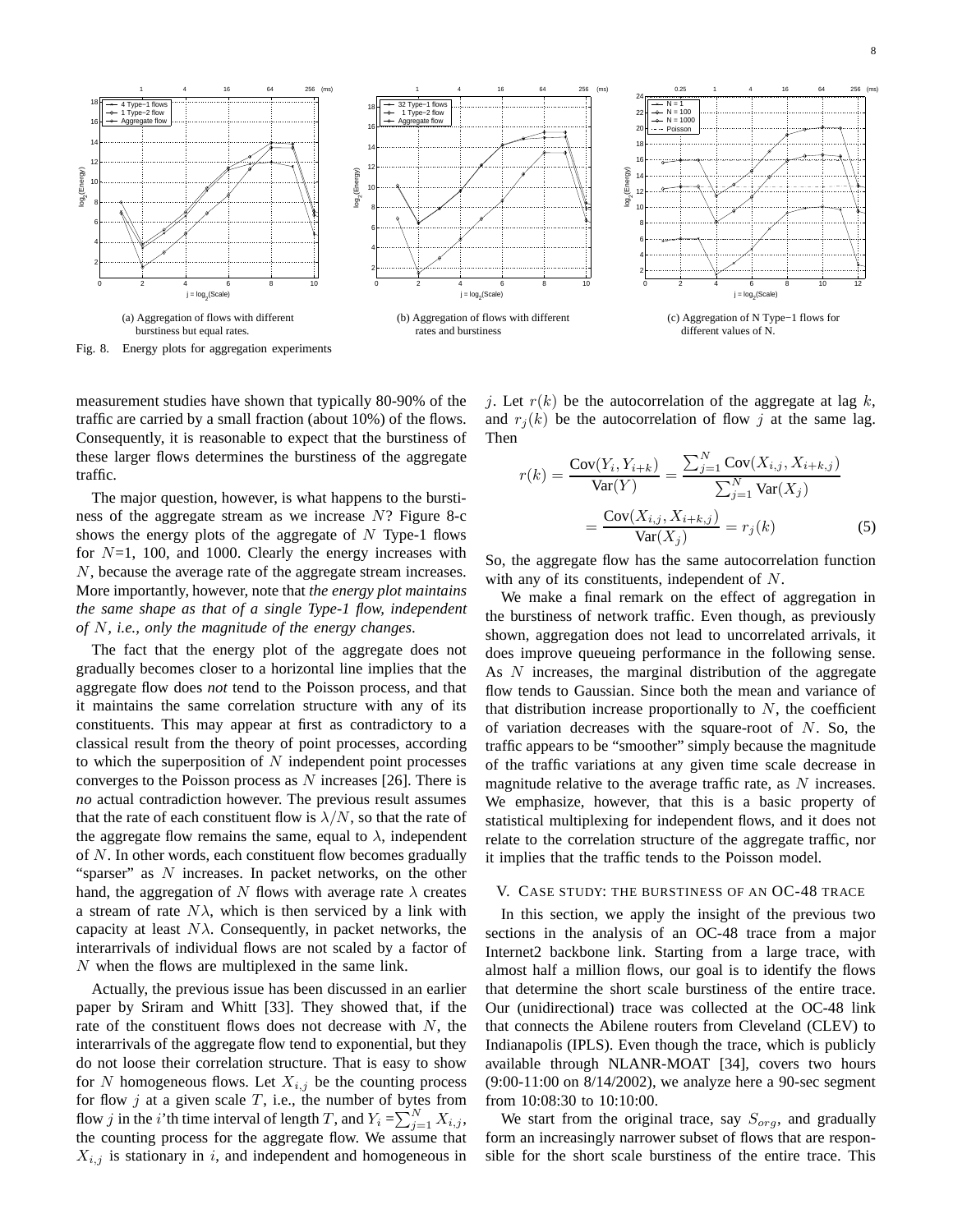| Subset                          | GBytes | TCP    | Percentage | Percentage |
|---------------------------------|--------|--------|------------|------------|
|                                 |        | flows  | of bytes   | of packets |
| $S_{org}$                       | 4.37   | 458669 | 100        | 100        |
| $S_{tcp}$                       | 4.23   | 458669 | 96.8       | 93.6       |
| $S_{t\bar{c}p}$                 | 0.14   | N/A    | 3.2        | 6.4        |
| $S_{rtt}$                       | 2.41   | 40885  | 55.1       | 46.6       |
| $\overline{S}_{r\overline{t}t}$ | 1.83   | 417784 | 41.7       | 47.0       |
| $S_{rtt52}$                     | 0.75   | 9041   | 17.1       | 13.2       |
| $S_{bdp}$                       | 2.25   | 10484  | 51.5       | 27.0       |
| $S_{lrg}$                       | 2.22   | 3207   | 50.9       | 25.3       |
| $\overline{S}_{sml}$            | 0.03   | 7277   | 0.6        | 17         |
| $S_{lr\Theta}$                  | 2.12   | 3123   | 48.6       | 24.2       |
| $S_{sm}\underline{\Theta}$      | 0.10   | 84     | 2.3        | 1.1        |

TABLE I SUBSETS OF THE IPLS OC-48 TRACE

investigative work, which is similar to gradually reducing a set of crime suspects through additional evidence, leads us eventually to a relatively small set of flows (about 3,100 flows, out of 460,000 in the original trace) that dominate the short scale burstiness of the entire trace. As expected from §III and §IV, we find that this set includes *bulk TCP flows that have a large bandwidth-delay product relative to their window size*. Table I shows the notation, and a few statistics, for the various sets of flows that we consider in the remaining of the section.

First, Figure 9-a shows the energy plot of the original trace  $S_{\text{orq}}$ , together with the energy plot of a Poisson process with the same average rate. Note that the trace shows strong burstiness in short time scales, up to about 200ms. In longer scales, the trace exhibits a range of linearly increasing energy due to LRD effects, which is typical of Internet traffic (see [9] or [12] for similar examples of this "bi-scaling" behavior in short vs long time scales). The boundary between short and long scales is the dramatic energy drop around scale 10. We will relate that scale with the RTT of the TCP flows in the trace shortly.

Figure 9-a also shows the energy plot of the subset  $S_{tcp}$ , that includes only TCP traffic. Since TCP accounts for 97% of the byte-traffic in this trace, it should not be surprising that the energy plot of  $S_{tcp}$  is basically the same with that of  $S_{org}$ . Even if the rest of the traffic, denoted by  $S_{t\bar{c}p}$ , had some interesting burstiness characteristics, it would not be able to affect the energy plot of the entire trace due to its small volume.

Next, we identify the extent of the short scale burstiness, and relate it to the RTT distribution of the TCP flows. To do so, however, we first need to know the RTT of each TCP flow in the trace. That is hard to do, especially for a unidirectional trace. The estimation technique proposed in [35] can provide a single RTT measurement per connection for a significant fraction of the TCP traffic in a trace. Using that technique, we formed a new subset,  $S_{rtt}$ , which includes all TCP flows for which we have RTT estimates; TCP flows without an RTT estimate belong in  $S_{\tilde{r}\tilde{t}t}$ . Even though the number of flows in  $S_{\tilde{r}\tilde{t}t}$  is much larger than in  $S_{rtt}$ , the latter includes more than 50% of the bytes in the trace. Figure 9-b shows the energy plots of the two subsets, which are quite similar in shape and magnitude. Thus, we can view  $S_{rtt}$  as an unbiased sample of the  $S_{tcp}$  trace, at least in terms of burstiness.

The estimated RTT distribution for  $S_{rtt}$  is shown in Figure 9-c, plotted in terms of bytes rather than flows. Note that most of the traffic in that subset is carried by flows with RTT in the range 25-250ms. The weighted average of the flow RTTs, with each RTT measurement weighted by the fraction of bytes in the corresponding flow, is about 117ms. Notice that the dip in the energy plot of Figure 9-a occurs at scale 12 (about 200ms), which is close to the (weighted) average RTT of the trace (about 120ms). In other words, the major drop in the energy plot of an aggregate trace is located at about the same time scale with the RTT of the dominant flows in the trace. This should not be surprising. As explained in §II, a periodicity in the traffic process causes a drop in the energy plot at the time scale that corresponds to the period. The RTT of a TCP flow, however, represents a natural periodicity in its traffic process as long as the flow's window does not vary significantly from round to round.

To further examine the previous conjecture, we form another trace subset,  $S_{rtt52}$ , of all flows in  $S_{rtt}$  for which the RTT is less than 52ms. The weighted average RTT of  $S_{rtt52}$  is 39ms, and its energy plot is shown in Figure 9-b. Note that the energy plot dip has now moved to scale 10 (51.2ms), which corresponds to the same scale with the previous weighted average. To summarize, *the dip that is commonly seen in energy plots of Internet traffic occurs at roughly the same time scale with the RTT of the dominant TCP flows, and it provides an easy way to identify the extent of sub-RTT burstiness*.

To estimate the bandwidth-delay product of a TCP flow, we need to know its forward-path capacity  $C$ , as defined in §III, together with its RTT. That capacity of a TCP flow can be estimated using the packet-pair technique, given that TCP sends many packet pairs due to Delayed-ACK. Using a passive capacity estimation technique that we developed [36], we can estimate the capacity of about 90% of the bytes in  $S_{tcp}$ , and of the entire  $S_{rtt}$ . Figure 9-d shows the capacity distribution for the two sets. Notice that about 40% of the bytes belong to high-capacity flows ( $C \approx 100$ Mbps), while about 90% of the bytes are generated from flows with  $C\geq$ 10Mbps. These relatively high capacity values may be due to the fact that the trace captures Internet2, rather than commercial Internet, traffic. The set of TCP flows for which we have both an RTT and a capacity estimate is denoted by  $S_{bdp}$ . Its energy plot is shown in Figure 9-e. Note that  $S_{bdp}$  has practically the same energy plot with  $S_{tcp}$ , and thus with  $S_{org}$ , implying that it is an unbiased sample of the original trace in terms of sub-RTT burstiness.

We next focus on the link between flow size and sub-RTT burstiness. The conjecture, based on the insight from §IV, is that it is the large flows that determine the shape of the aggregate energy plot. Figure 9-f shows the cumulative flow size distribution of  $S_{bdp}$  in terms of both bytes and flows. Note that 70% of the flows are shorter than 15KB, but they account for less than 2% of the aggregate traffic. Such a heavytailed flow size distribution is typical of Internet traffic, and it agrees with the general classification between "elephants" and "mice". We split the flows of  $S_{bdp}$  into the set  $S_{lrq}$ , which includes all flows larger than 15KB, and  $S<sub>sml</sub>$ , which includes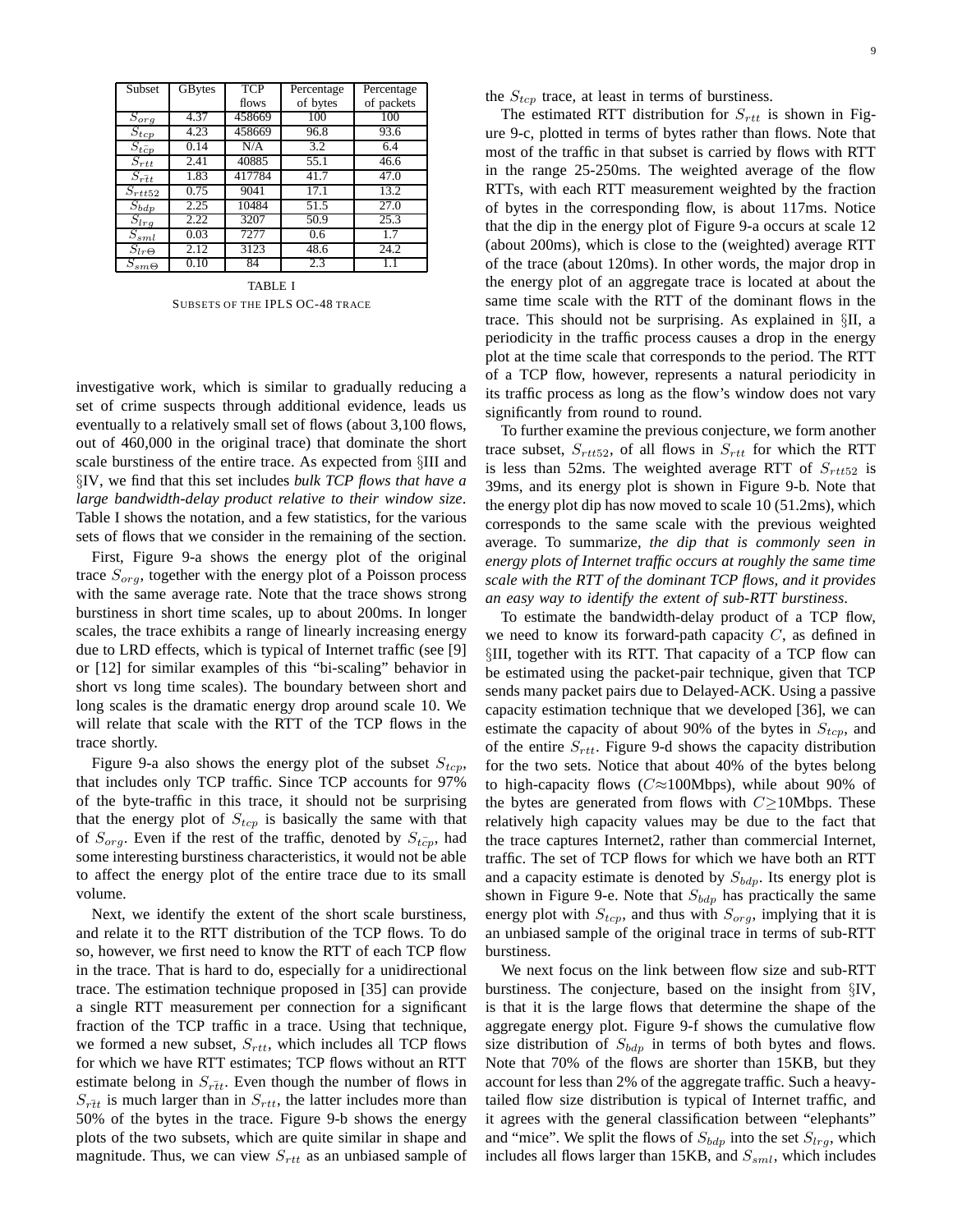

Fig. 9. Analysis of OC-48 trace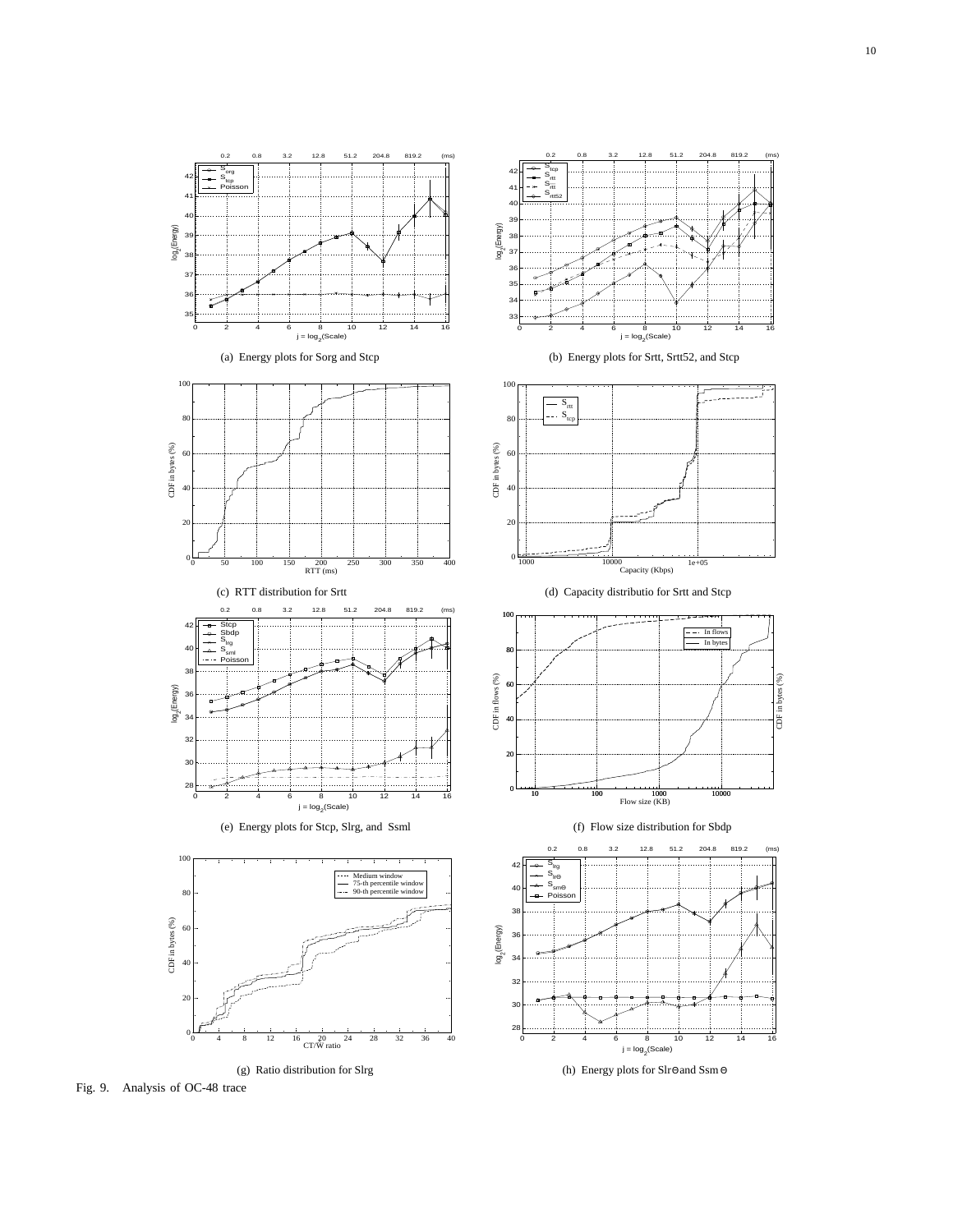the remaining, small flows.

Figure 9-e shows the energy plots of the  $S_{lrg}$  and  $S_{sml}$  sets, together with the energy plots of the  $S_{bdp}$  and  $S_{tcp}$  sets. First, note that the energy plot of  $S_{lrg}$  completely overlaps with that of  $S_{bdp}$ , confirming our previous conjecture that large flows determine the shape of the energy plot for the entire trace. That is not surprising given that  $S_{sml}$  accounts for only 0.6% of the bytes in the original trace. A second interesting observation is that the energy plot of  $S_{sml}$  appears to be almost horizontal beyong scale 5. That may be interpreted by someone as an indication of a Poisson-like process. That is not the case however. Comparing the energy plot of  $S_{sml}$  with that of a Poisson process of the same average rate shows that  $S_{sml}$  is bursty in almost the entire sub-RTT range of time scales.

Now that we have identified the large TCP flows as "primary suspects" for sub-RTT burstiness, and since we have an estimate of the bandwidth-delay product for about 51% of the bytes  $(S_{bdp})$  in the trace, we can return to our original conjecture: large TCP flows cause sub-RTT burstiness if their bandwidth-delay product  $CT$  is large relative to their window size WL.

To examine this conjecture, we estimate the number of bytes  $(WL)_i$  in each round-trip i, for every TCP flow in  $S_{lrq}$ . Note that  $S_{lrq}$  contains only data flows since we do not have capacity estimates for ACK flows. Obviously, the window measurements  $(WL)_i$  vary with i, as the TCP congestion window changes. In the following, we use a certain percentile, denoted by  $W$ , of a flow's window size distribution to calculate the ratio  $\Theta = CT/W$ .  $\Theta$  is the ratio of the bandwidth-delay product to a "typical" window size  $\hat{W}$  for each flow in  $S_{lra}$ . Figure 9-g shows the distribution of  $\Theta$  for three percentiles  $W:$  50-th, 75-th, and 90-th. Note that the distribution is not so sensitive to the exact definition  $\tilde{W}$ , especially in lower values of  $\Theta$ . In the following, we define W based on the 75-th percentile.

An important observation in Figure 9-g is that  $\Theta$  is quite larger than 1.0 for most of the traffic in  $S_{lrg}$ . Specifically, more than 90% of the bytes in  $S_{lrg}$  have  $\Theta > 4.0$ , while as little as 5% of the bytes have  $\Theta$ <2.0. We further split  $S_{lrq}$  into  $S_{lr\Theta}$ and  $S_{sm\Theta}$ , where the former includes the TCP flows with  $\Theta$ >2.0, while the rest of  $S<sub>lra</sub>$  forms  $S<sub>smΘ</sub>$ . The energy plots of the two new subsets are shown in Figure 9-h. First, note that the energy plot of  $S_{lr\Theta}$  completely overlaps with  $S_{lrg}$ , verifying our main conjecture that *flows with large values of* Θ *determine the sub-RTT burstiness of the entire trace*. Second, perhaps more surprisingly, the energy plot of  $S_{sm\Theta}$  is below the energy of a Poisson process with the same rate as that subset, i.e., *TCP flows with small values of* Θ*, close to 1.0, are smooth and they do not contribute to the sub-RTT burstiness of the aggregate traffic*.

We can summarize the case-study of this section as follows: the short time scale burstiness of this OC-48 trace extends up to the weighted average RTT of the TCP flows. The sub-RTT burstiness is due to large TCP flows (more than 15KB) that have at least twice as large bandwidth-delay product relative to their typical window size. Non-TCP traffic, or small TCP flows (less than 15KB), do not contribute to the burstiness of the aggregate traffic due to their very small volume. Finally, for a round-trip with window  $W_i$  and RTT T {

$$
X = X_{min};
$$
  
\n
$$
n = max(1, \lfloor \frac{T}{\lceil \frac{W}{X} \rceil T_c} \rfloor);
$$
  
\nwhile  $(T < \lceil \frac{W}{X} \rceil n T_c \&& X < W) \{X++;$   
\n
$$
n = max(1, \lfloor \frac{T}{\lceil \frac{W}{X} \rceil T_c} \rfloor);
$$
  
\n}  
\nreturn  $(n, X);$ 

Fig. 10. Pseudo-code for calculating  $X$  and  $n$ .

}

large flows with roughly equal window sizes and bandwidthdelay products create Poisson-like, or even smoother, traffic.

## VI. THE SMOOTHING EFFECT OF TCP PACING

Sections III and V showed that self-clocking is largely responsible for the burstiness of both individual TCP flows and aggregate Internet traffic. The basic problem with self-clocking is that, under certain conditions, it causes TCP to send its entire window as a long burst, or as a cluster of bursts, instead of distributing that window's packets during the corresponding round-trip [16]. One way to remove, or at least reduce, the burstiness of a TCP flow is to perform *pacing* at the sender [37], [38]. With pacing, TCP sends packets periodically during the corresponding round-trip, instead of being driven by the arrival timing of ACKs.

Suppose that in a particular round-trip the TCP sender has a window of length W packets<sup>3</sup>, and that the RTT is  $T$ . According to *ideal pacing*, the sender should send packets periodically, every  $T/W$  time units, i.e., at a rate that is equal to the flow's average throughput  $W/T$  in that round-trip. We refer to this scheme as "ideal" because it would require scheduling transmission events in arbitrary intervals. Such a timing facility would be impractical, or it would introduce a large overhead at the sender, especially for flows with large  $W$ and small T. For example, if  $T=15$ ms and  $W=100$  packets, the sending host would have to generate a timeout, to schedule a packet transmission, in every  $150\mu s$ . In practice, commodity operating systems typically provide a minimum timer of either 10ms, or 1ms in the best case.

TCP pacing will not be practical unless if we consider the presence of a *minimum pacing timeout*  $T_c$ , with values in the range of 1-10ms. Given that the TCP sender can only schedule packet departures every  $nT_c$  time units, where n is a positive integer, it may be required to send multiple packets back-to-back when  $T/T_c\ll W$ . An algorithm that computes the minimum burst length  $X$ , and the corresponding value of  $n$ , is given in Figure 10.  $X_{min}$  is the minimum burst size (for instance, 1-2 packets) imposed. Note that the algorithm finds the minimum value of X that allows the transmission of  $W$ packets during  $T$  time units given that it is only possible to send packets every  $nT_c$  time units.

Let us now examine the burstiness reduction with ideal pacing as well as with practical pacing for  $T_c$ =10ms or 1ms

 $3$ For simplicity we assume here that the window is measured in packets instead of bytes.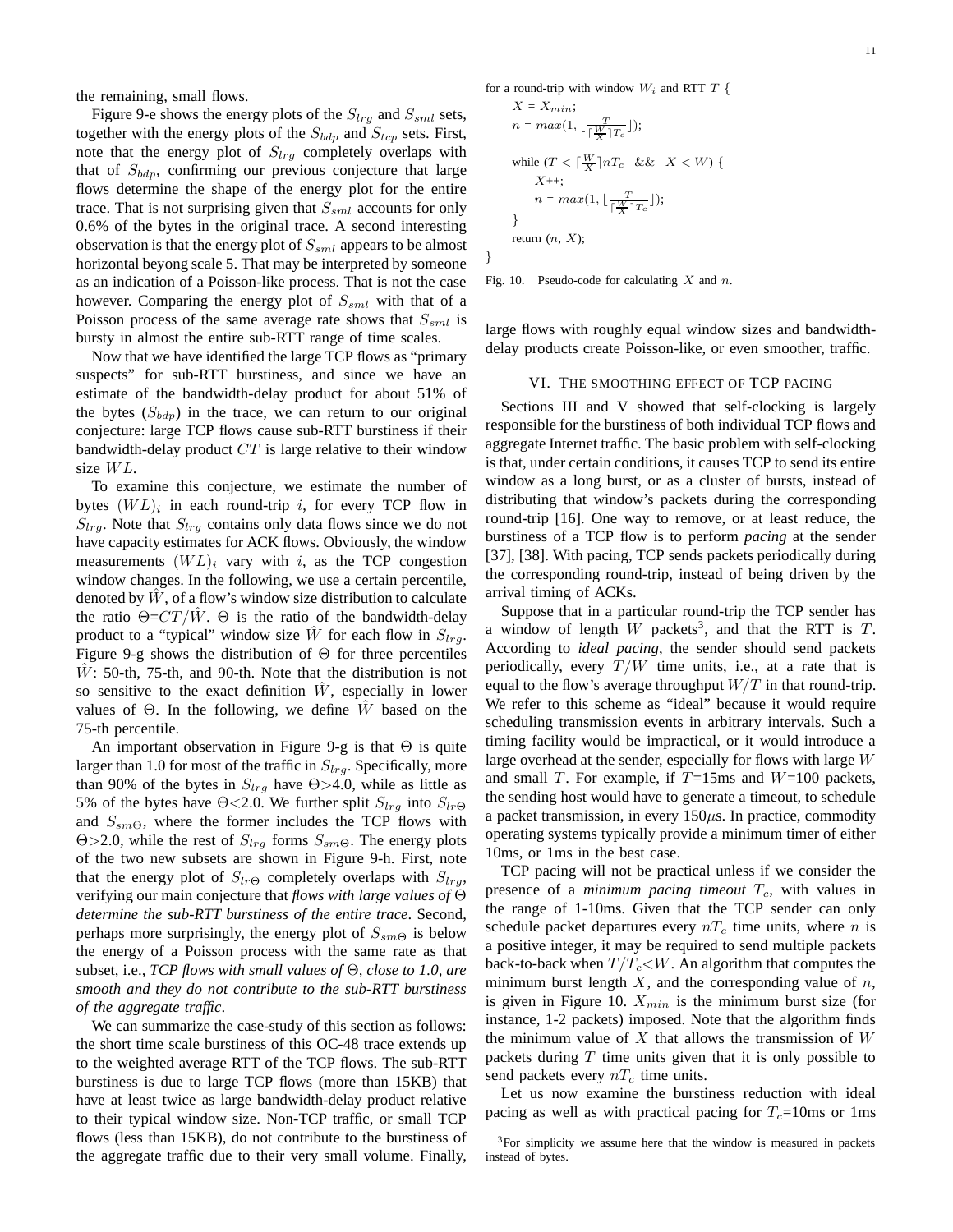

Fig. 11. The effect of ideal and practical pacing on a TCP flow with C=100Mbps, T=48ms, L=1500B,  $W_{75-th}$ =45pkts, and  $W_{50-th}$ =44pkts

and  $X_{min}=2$  packets. We first show the impact of pacing on individual TCP flows from the OC-48 trace of §V. The RTT T and the sequence of window lengths  $\{W_i\}$  for each roundtrip i are estimated as explained in  $\S V$ . Second, we show the impact of pacing on aggregate traffic, after performing pacing on each of the constituent flows.

Figure 11 shows four energy plots for a TCP flow that lasted 26.4 seconds and generated 13450 data packets. The RTT of the flow is approximately  $T=48$ ms, while its 75th percentile window length was 45 packets. One of the curves in Figure 11 is the energy plot of the original trace, without pacing. Note that the flow has strong sub-RTT burstiness (scales 2-8). The energy level of the corresponding Poisson process is 30.1. With ideal pacing, the traffic becomes extremely smooth, as we would expect, due to the periodic nature of packet departures in every round-trip. Also note that pacing does not affect the burstiness of the trace in time scales that extend beyond the RTT (scale 10 and higher). The two curves that correspond to practical pacing show clearly that the minimum pacing timer  $T_c$  has a major impact on the smoothing effectiveness of pacing. The 10ms timer is unable to reduce the burstiness of the flow up to scale 6. The reason is that, with  $T_c=10$ ms, the burst length  $X$  is often as large as more than 10 packets. The 1ms timer, on the other hand, is much more effective in reducing the burstiness throughout the sub-RTT scales. Even though it is not as effective as ideal pacing, the 1ms timer manages to reduce burstiness at the level of the corresponding Poisson process, or even less than that.

Figure 12 shows similar results for a different TCP flow with significantly larger RTT  $(T=151\text{ms})$  and with smaller windows (the 75-th percentile window is 24 packets). The fact that the ratio  $T/W$  is larger, compared to the flow of Figure 11, makes it easier for the practical pacing schemes to schedule short burst lengths (up to 3 or 4 packets). The 1ms pacing timer is, of course, still more effective than the 10ms timer, and it manages to reduce the burstiness of the flow to the level of the corresponding Poisson process (energy 27.7) in the sub-RTT scales.

If pacing is effective in reducing the burstiness of individual TCP flows, how does it affect the burstiness of an aggregate of paced TCP flows? We performed pacing, both ideal and practical, on every TCP flow in the  $S_{bdn}$  set of §V. Figure 13



Fig. 12. The effect of ideal and practical pacing on a TCP flow with  $C=10$ Mbps, T=151ms, L=1500B,  $W_{75-th}$ =24pkts, and  $W_{50-th}$ =15pkts



Fig. 13. The effect of ideal and practical pacing on the  $S_{bdp}$  set of §V

shows the resulting energy plots. Ideal pacing would be able to make the aggregate flow smooth throughout the sub-RTT scales, up to scale 10 (50ms). That is not the case with a minimum pacing timer of  $T_c$ =10ms, mostly due to remaining burstiness in very small time scales (up to 3-4ms). On the other hand, the 1ms pacing timer would be effective in reducing the energy of TCP traffic in sub-RTT scales to the level a Poisson process with the same average rate.

### VII. QUEUEING PERFORMANCE

In this section, we examine the impact of sub-RTT burstiness on queueing performance, in terms of the queue size distribution and packet loss rate. We also evaluate the improvement in queueing performance that results from the TCP pacing schemes of the last section, in various load and buffer size operating points.

Our evaluation is based on trace-driven queueing simulations. Specifically, we simulate the queue of an OC-3 output link that is loaded with traffic from two OC-48 links. The traffic in each OC-48 ingress link is generated based on two non-overlapping 90-second segments (09:58:30-10:00:00, and 10:08:30-10:10:00) of the two-hour OC-48 trace that we mentioned in §V. The two segments include only flows for which we have both RTT and capacity estimates, and they are similar in terms of their average rate, energy plot, flow size distribution, and RTT and capacity distributions. We note that such a trace-driven simulation is based on realistic Internet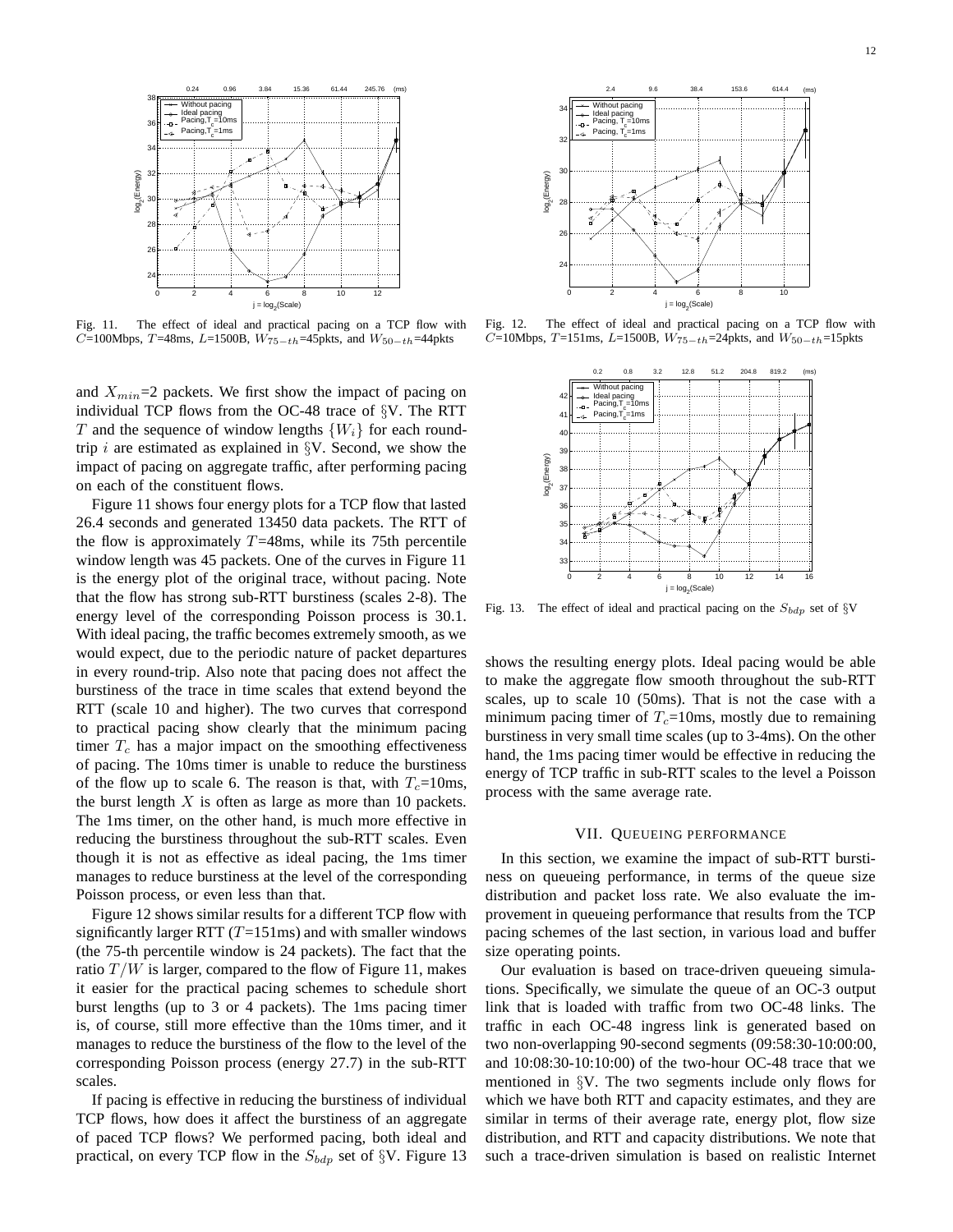

Fig. 14. 95-th percentile of the queue size (in bytes) as a function of the utilization  $(B=10MB)$ 



Fig. 15. Loss rate as a function of the buffer size  $B$  ( $\rho = 0.95$ )

traffic, but it does not capture the closed-loop nature of TCP traffic, since simulated losses do not lead to an offered load reduction.

To simulate a particular utilization  $\rho_i$ , we have to adjust the average rate that is fed into the OC-3 link to  $\rho_i \times 155$ Mbps. To do so, we select a random set of flows from each of the input traces that produces approximately that average rate. This process is more complex than similar trace-driven simulations in previous related work, but we believe it is more realistic, as we do not artificially modify the packet interarrivals of the input traffic or the capacity of the output link in order to achieve a certain utilization. We note that the average rate of each input trace is roughly 200Mbps, meaning that the previous technique can produce an offered load of up to 400Mbps, sufficient to saturate the OC-3 link.

We perform simulations with four instances of the input traffic. The first is with the original traffic, and so it includes sub-RTT burstiness. The second simulation is with the ideally paced traffic, in which each of the constituent TCP flows has been ideally paced as described in §VI. The third and fourth simulations are, again with paced TCP flows, but this time with a 10ms and 1ms minimum pacing timer, respectively. It is important to note that pacing, either ideal or practical, does *not* change the burstiness of a TCP flow in scales that extend beyond its RTT.

The outcome of each simulation is either the 95-th percentile of the queue size distribution, or the packet loss rate. The buffer size of the OC-3 queue is  $B$  bytes, and it is organized in terms of variable-sized buffers (as opposed to packet-based buffers). A packet is dropped when there is no available buffer space at the OC-3 queue. Each simulation is repeated 10 times with a different random set of input flows. We report the average of those results.

Figure 14 shows the results for the 95-th percentile of the queue size distribution. As long as the utilization is between 30% to 70%, i.e., in moderate load conditions, ideal pacing would reduce the tail of the queue size distribution by about an order of magnitude. The reason is that pacing removes the sub-RTT burstiness of the traffic. Very similar benefits would result from pacing with the 1ms minimum timer, but not with the 10ms timer.

The most striking, however, result of Figure 14 is that when the utilization is 70% or higher, i.e., in heavy-load conditions, the 95-th percentile of the queue size increases exponentially,

and the benefit of pacing becomes negligible. The reason is that, in heavy-load conditions, the LRD properties of the traffic become much more important than the sub-RTT burstiness. Even though pacing is effective in removing the latter, it cannot make the traffic smoother in scales that extend beyond the RTT of a TCP flow. The reason that LRD dominates queueing performance in heavy-load conditions is that variability in large time scales causes an increased utilization over significant time periods. When the long-term average utilization is already high (70% or more), any further increases can significantly overload the queue. This effect has been previously studied in [19].

The buffer size in the simulations of Figure 14 was  $B=10MB$ , which corresponds to 500ms buffering for an OC-3 link. This is a relatively large buffer size, typical for an overbuffered router interface today. What happens, however, when  $B$  is significantly smaller? Figure 15 shows the resulting loss rate as a function of  $B$  for a heavy-load operating point  $(\rho=95\%)$ . An interesting effect takes place when the buffer size is shorter than 200KB: *the loss rate with pacing, i.e., without short time scale burstiness, is significantly lower than the loss rate in the original trace*. Note that this may seem contradictory to the results of [19], since that work showed that short-range dependencies (which include sub-RTT TCP burstiness) are not significant in heavy-load conditions. The key point, however, is that [19] considered a lossless queue, and so, practically, a very large buffer size  $B$ . With relatively small buffers, on the other hand, the impact of long-range dependency decreases [4], and so the effect of short-range burstiness becomes more noticeable.

To further demonstrate the previous point, Figure 16 shows



Fig. 16. Loss rate as a function of the offered load for an underbuffered link  $(B=50KB)$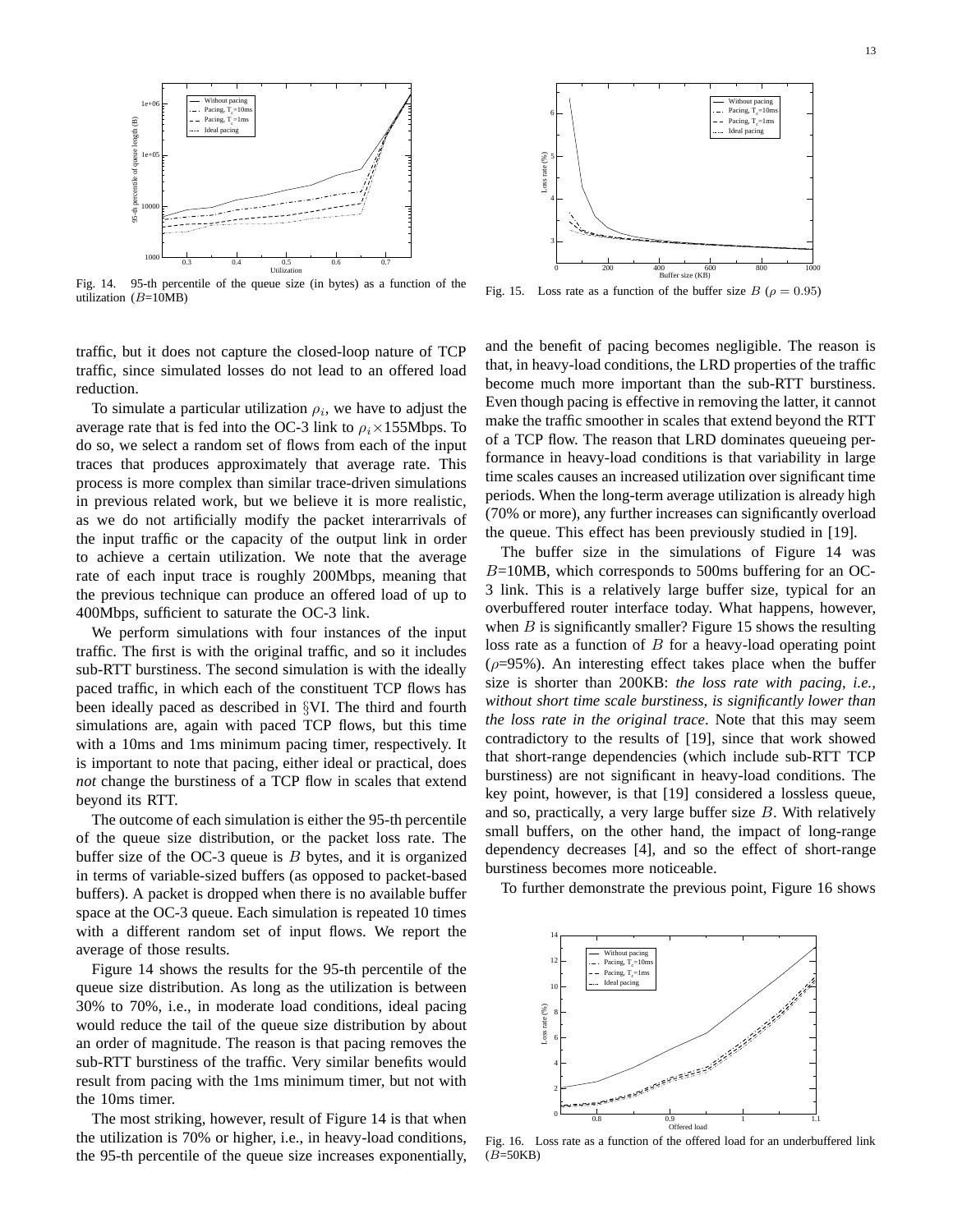the loss rate as a function of the offered load for a link with  $B=50KB$ . Note that pacing causes an important reduction in the loss rate not only in moderate-load conditions, as would be the case with an wellbuffered link, but also in heavy-load conditions. We note that it is not rare for Internet links to be underbuffered, either due to poor provisioning, or because the links are optimized for real-time traffic.

## VIII. CONCLUSIONS

The cause of short scale burstiness in Internet traffic has been highly debated in the last few years. We showed that TCP self-clocking, coupled with queueing in the bottleneck of the connection's forward path, can create ON/OFF interarrival structures, and thus, strong correlations and burstiness. Such structures are generated when the bandwidth-delay product is large relative to the flow's window. Aggregating many TCP flows in the same link does not produce less correlated traffic, as previously argued. Instead, the observed multiplexing gains are due to a smoother marginal distribution. The analysis of an OC-48 trace confirmed that the burstiness of aggregate traffic in short time scales extends up to the RTT of the dominant TCP flows, and it is due to large TCP flows that have a high bandwidth-delay product over window ratio. An effective way to reduce the sub-RTT burstiness of Internet traffic is to perform pacing at the sources, especially if the minimum pacing timer can be in the order of 1ms. Finally, in the presence of LRD effects, sub-RTT burstiness is mostly important in moderate load conditions and/or in relatively small link buffers.

## IX. ACKNOWLEDGEMENT

We greatly appreciate the availability of traces from the NLANR MOAT project. The NLANR MOAT project is supported by National Science Foundation Cooperative agreement nos. ANI-0129677 (2002) and ANI-9807479 (1998).

#### **REFERENCES**

- [1] W. E. Leland, M. S. Taqqu, W. Willinger, and D. V. Wilson, "On the Self-Similar Nature of Ethernet Traffic (Extended Version)," *IEEE/ACM Transactions on Networking*, vol. 2, pp. 1–15, Feb. 1994.
- [2] K. Park and W. Willinger (editors), *Self-Similar Network Traffic and Performance Evaluation*. John Willey, 2000.
- [3] A. Erramilli, O. Narayan, and W. Willinger, "Experimental Queueing Analysis with Long-Range Dependent Packet Traffic," *IEEE/ACM Transactions on Networking*, vol. 4, pp. 209–223, Apr. 1996.
- [4] M. Grossglauser and J.-C. Bolot, "On the Relevance of Long-Range Dependence in Network Traffic," *IEEE/ACM Transactions on Networking*, vol. 7, no. 5, pp. 629–640, 1999.
- [5] W. Willinger, M.S.Taqqu, R.Sherman, and D.V.Wilson, "Self-Similarity Through High-Variability: Statistical Analysis of Ethernet LAN Traffic at the Source Level," in *Proceedings of ACM SIGCOMM*, pp. 100–113, Sept. 1995.
- [6] M. E. Crovella and A. Bestavros, "Self-Similarity in World Wide Web Traffic: Evidence and Possible Causes," *IEEE/ACM Transactions on Networking*, vol. 5, pp. 835–846, Dec. 1999.
- [7] L. Guo, M. Crovella, and I. Matta, "Corrections to "how does tcp generate pseudo-self-similarity?"," *ACM SIGCOMM Computer Communication Review*, vol. 32, no. 2, pp. 30–30, 2002.
- [8] D. R. Figueiredo, B. Liu, and V. M. adn D. Towsley, "On the Autocorrelation Structure of TCP Traffic," *Computer Networks Journal*, 2002.
- [9] A. Feldmann, A.C.Gilbert, W.Willinger, and T. G. Kurtz, "The Changing Nature of Network Traffic: Scaling Phenomena," *ACM Computer Communication Review*, Apr. 1998.
- [10] A. Feldmann, A.C.Gilbert, and W.Willinger, "Data Networks as Cascades: Investigating the Multifractal Nature of the Internet WAN Traffic," in *Proceedings of ACM SIGCOMM*, 1998.
- [11] R. Riedi, M. S. Crouse, V. Ribeiro, and R. G. Baraniuk, "A Multifractal Wavelet Model with Application to Network Traffic," *IEEE Transactions on Information Theory*, vol. 45, pp. 992–1019, Apr. 1999.
- [12] Z.-L. Zhang, V. Ribeiro, S. Moon, and C. Diot, "Small-Time Scaling behaviors of Internet backbone traffic: An Empirical Study," in *Proceedings of IEEE INFOCOM*, Apr. 2003.
- [13] T. D. Dang, S. Molnar, and I. Maricza, "Queueing Performance Estimation for General Multifractal Traffic," *International Journal of Communication Systems*, vol. 16, no. 2, pp. 117–136, 2003.
- [14] A. Feldmann, A.C.Gilbert, P. Huang, and W.Willinger, "Dynamics of IP Traffic: A Study of the Role of Variability and The Impact of Control," in *Proceedings of ACM SIGCOMM*, 1999.
- [15] L. Zhang, S. Shenker, and D. D. Clark, "Observations on the Dynamics of a Congestion Control Algorithm," in *Proceedings of ACM SIGCOMM*, Sept. 1991.
- [16] J. C. Mogul, "Observing TCP dynamics in real networks," in *Proceedings of ACM SIGCOMM*, Aug. 1992.
- [17] N. Hohn, D. Veitch, and P. Abry, "Does fractal scaling at the IP level depend on TCP flow arrival processes?," in *Proceedings Internet Measurement Workshop (IMW)*, Nov. 2002.
- [18] N. Hohn, D. Veitch, and P. Abry, "Cluster Processes, a Natural Language for Network Traffic," *IEEE Transactions on Signal Processing, special issue on "Signal Processing in Networking"*, 2003. Accepted for publication.
- [19] A. Erramilli, O. Narayan, A. L. Neidhardt, and I. Saniee, "Performance Impacts of Multi-Scaling in Wide-Area TCP/IP Traffic," in *Proceedings of IEEE INFOCOM*, Apr. 2000.
- [20] R. R. S. Sarvotham and R. Baraniuk, "Connection-level Analysis and Modeling of Network Traffic," in *Proceedings of ACM SIGCOMM Internet Measurement Workshop*, Nov. 2001.
- [21] H. Jiang and C. Dovrolis, "Source-Level Packet Bursts: Causes and Effects," in *Proceedings Internet Measurement Conference (IMC)*, Oct. 2003.
- [22] M. Garetto and D. Towsley, "Modeling, Simulation and Measurements of Queueing Delay under Long-Tail Internet Traffic," in *Proceedings of ACM SIGMETRICS*, June 2003.
- [23] R. Morris and D. Lin, "Variance of Aggregated Web Traffic," in *Proceedings of IEEE INFOCOM*, Apr. 2000.
- [24] J. W. X. Tian and C. Ji, "A Unified Framework for Understanding Network Traffic Using Independent Wavelet Models," in *Proceedings of IEEE INFOCOM*, June 2002.
- [25] M. F. T. Karagiannis, M. Molle and A. Broido, "A Nonstationary Poisson View of Internet Traffic," in *Proceedings of IEEE INFOCOM*, Mar. 2004.
- [26] D. R. Cox and V. Isham, *Point Processes*. Chapman and Hall, London, 1980.
- [27] D. L. J. Cao, W. S. Cleveland and D. X. Sun, "Internet traffic tends to poisson and independent as the load increases," in *Nonlinear Estimation and Classification* (B. Y. C. Holmes, D. Denison and B. Mallick, eds.), Springer, 2002.
- [28] P. Abry and D. Veitch, "Wavelet Analysis of Long-Range Dependent Traffic," *IEEE Transactions on Information Theory*, vol. 44, pp. 2–15, Jan. 1998.
- [29] D. Veitch, "Code for the Estimation of Scaling Exponents." http://www.cubinlab.ee.mu.oz.au/ darryl/secondorder\_code.html, July 2001.
- [30] D. J. Daley and D. Vere-Jones, *An Introduction to the Theory of Point Processes*. Springer-Verlag, 2002.
- [31] R. Jain and S. A. Routhier, "Packet Trains Measurements and a New Model for Computer Network Traffic," *IEEE Journal on Selected Areas in Communications*, vol. 4, pp. 986–994, Sept. 1986.
- [32] V. Jacobson, "Congestion Avoidance and Control," in *Proceedings of ACM SIGCOMM*, pp. 314–329, Sept. 1988.
- [33] K. Sriram and W. Whitt, "Characterizing Superposition Arrival Processes in Packet Multiplexers for Voice and Data," *IEEE Journal on Selected Areas in Communications*, vol. 4, no. 6, pp. 833–846, 1986.
- [34] NLANR MOAT, "Passive Measurement and Analysis." http://pma.nlanr.net/PMA/, Dec. 2003.
- [35] H. Jiang and C. Dovrolis, "Passive Estimation of TCP Round-Trip Times," *ACM Computer Communication Review (CCR)*, Aug. 2002.
- [36] H. Jiang and C. Dovrolis, "The effect of flow capacities on the burstiness of aggregated traffic," in *Proceedings Passive and Active Measurements (PAM) workshop*, Apr. 2004. Accepted for publication.
- [37] A. Amit, S. Savage, and T. Anderson, "Understanding the Performance of TCP Pacing," in *Proceedings of IEEE INFOCOM*, Apr. 2000.